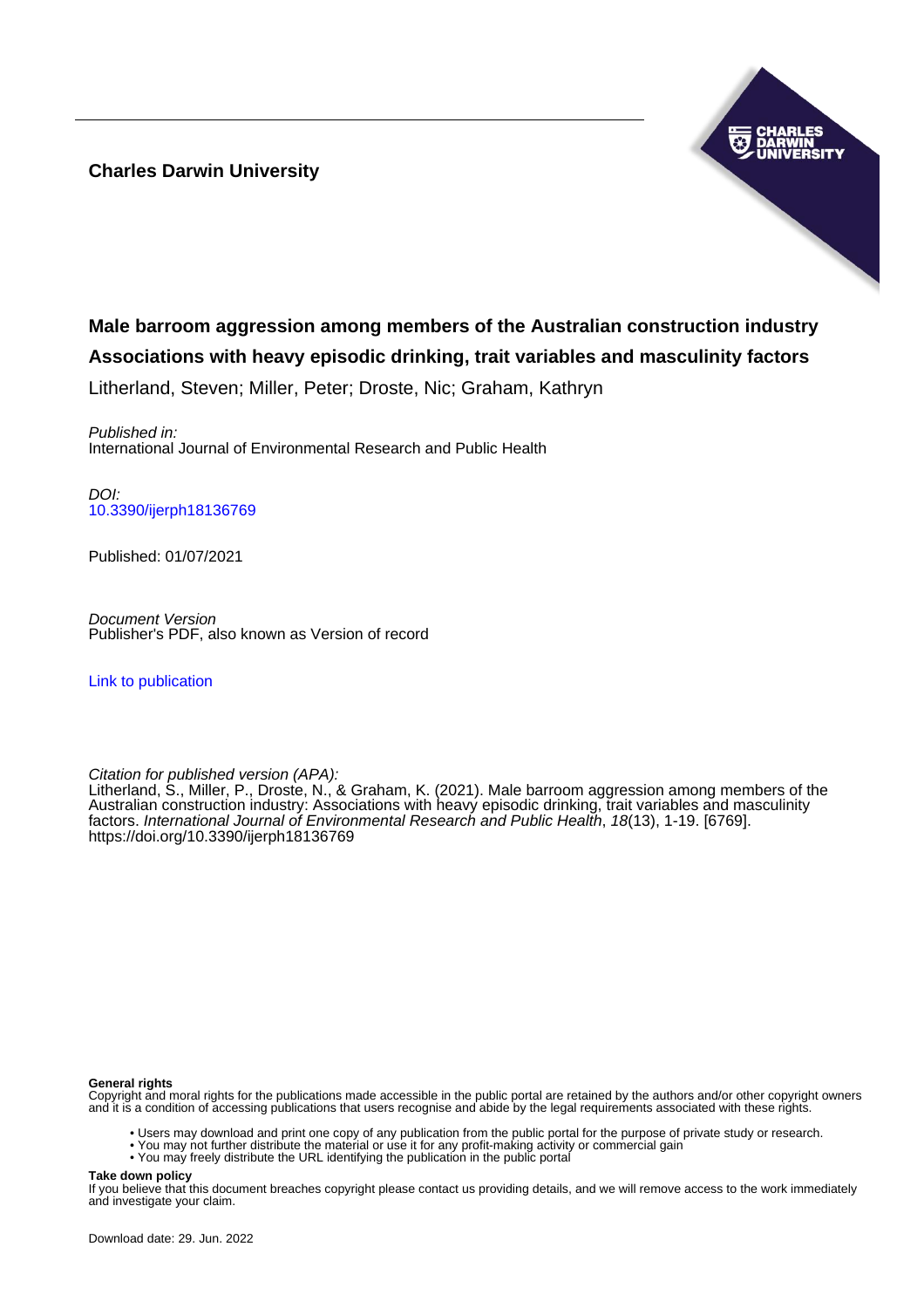



# *Article* **Male Barroom Aggression among Members of the Australian Construction Industry: Associations with Heavy Episodic Drinking, Trait Variables and Masculinity Factors**

**Steven Litherland 1,\*, Peter Miller 1,2,3,4,\*, Nic Droste <sup>1</sup> and Kathryn Graham 2,3**

- <sup>1</sup> School of Psychology, Deakin University, Geelong 3220, Australia
- <sup>2</sup> Centre for Addiction and Mental Health, University of Toronto, London, ON N6G 4X8, Canada
- $^3$  National Drug Research Institute, Curtin University, Perth 6845, Australia
- <sup>4</sup> Menzies School of Health Research, Charles Darwin University, Darwin 0810, Australia
- **\*** Correspondence: srli@deakin.edu.au (S.L.); Peter.Miller@deakin.edu.au (P.M.)



**Citation:** Litherland, S.; Miller, P.; Droste, N.; Graham, K. Male Barroom Aggression among Members of the Australian Construction Industry: Associations with Heavy Episodic Drinking, Trait Variables and Masculinity Factors. *Int. J. Environ. Res. Public Health* **2021**, *18*, 6769. [https://doi.org/10.3390/ijerph](https://doi.org/10.3390/ijerph18136769) [18136769](https://doi.org/10.3390/ijerph18136769)

Academic Editors: Paul B. Tchounwou and Richard S. Feinn

Received: 30 April 2021 Accepted: 8 June 2021 Published: 24 June 2021

**Publisher's Note:** MDPI stays neutral with regard to jurisdictional claims in published maps and institutional affiliations.



**Copyright:** © 2021 by the authors. Licensee MDPI, Basel, Switzerland. This article is an open access article distributed under the terms and conditions of the Creative Commons Attribution (CC BY) license (https:/[/](https://creativecommons.org/licenses/by/4.0/) [creativecommons.org/licenses/by/](https://creativecommons.org/licenses/by/4.0/) 4.0/).

**Abstract: Introduction and Aims:** Past research indicates heavy episodic drinking (HED), trait aggression, male honour and conformity to masculine norms are risk factors for male barroom aggression (MBA) perpetration. However, little is known about the impact of these variables on experiences of MBA victimization. Further, data derived previously, particularly in relation to perpetration have come from relatively low-risk samples comprising university students, limiting the generalizability of findings to other, at-risk male groups. Thus, the present study assessed the impact of the aforementioned variables as well as personality constructs of impulsivity and narcissism on both the perpetration of and victimization from MBA among a high-risk sample sourced from male members of the Australian construction industry. **Method:** A purposive sample of Australian male construction workers aged 18 to 69 years ( $n = 476$ ,  $M_{\text{age}} = 25.90$ ,  $SD_{\text{age}} = 9.44$ ) completed individual interviews at their current place of employment or while training at various trade schools in Geelong and Melbourne, Victoria, Australia. Items related to past month HED, past year experiences of verbal and physical MBA (perpetration and victimization), trait aggression's four factors (physical, verbal, anger, hostility), impulsivity, narcissism, male honour and conformity to masculine norms. **Results:** Participants reported high levels of verbal (24.2%) and physical (21%) MBA perpetration and verbal (33.6%) and physical (31.1%) MBA victimization. Hierarchical binary logistic regression analyses identified HED as the strongest predictor of aggression involvement, while trait physical aggression, trait anger, narcissism and conformity to norms endorsing violence and a need to win were significantly and positively associated with MBA perpetration. **Conclusions:** The present study reinforces the key relationships between heavy drinking and aspects of personality and MBA, while also highlighting narcissism as a risk factor for barroom aggression perpetration. Indeed, personality profiles and HED appear to exert stronger influences on MBA perpetration than socially constructed masculinity factors, most of which were unrelated to aggression involvement in bars, clubs or pubs.

**Keywords:** male barroom aggression; heavy episodic drinking; construction workers; trait aggression; narcissism; impulsivity; male honour; conformity

## **1. Introduction**

The association between alcohol and aggression is well established [\[1\]](#page-16-0). Of particular concern is violence in or around licensed venues, typically involving young men who are often under the influence of alcohol [\[2](#page-16-1)[,3\]](#page-16-2). Barroom aggression can be defined as verbally and or physically aggressive acts inside or within close proximity to hotels, bars and nightclubs [\[1\]](#page-16-0). Heavy episodic drinking (HED) has long been associated with incidents of male barroom aggression (MBA). However, the consumption of alcohol in isolation does not fully explain MBA as experimental research on the relationship between alcohol consumption and aggressive behaviour generally yields medium effect sizes [\[4\]](#page-16-3), suggesting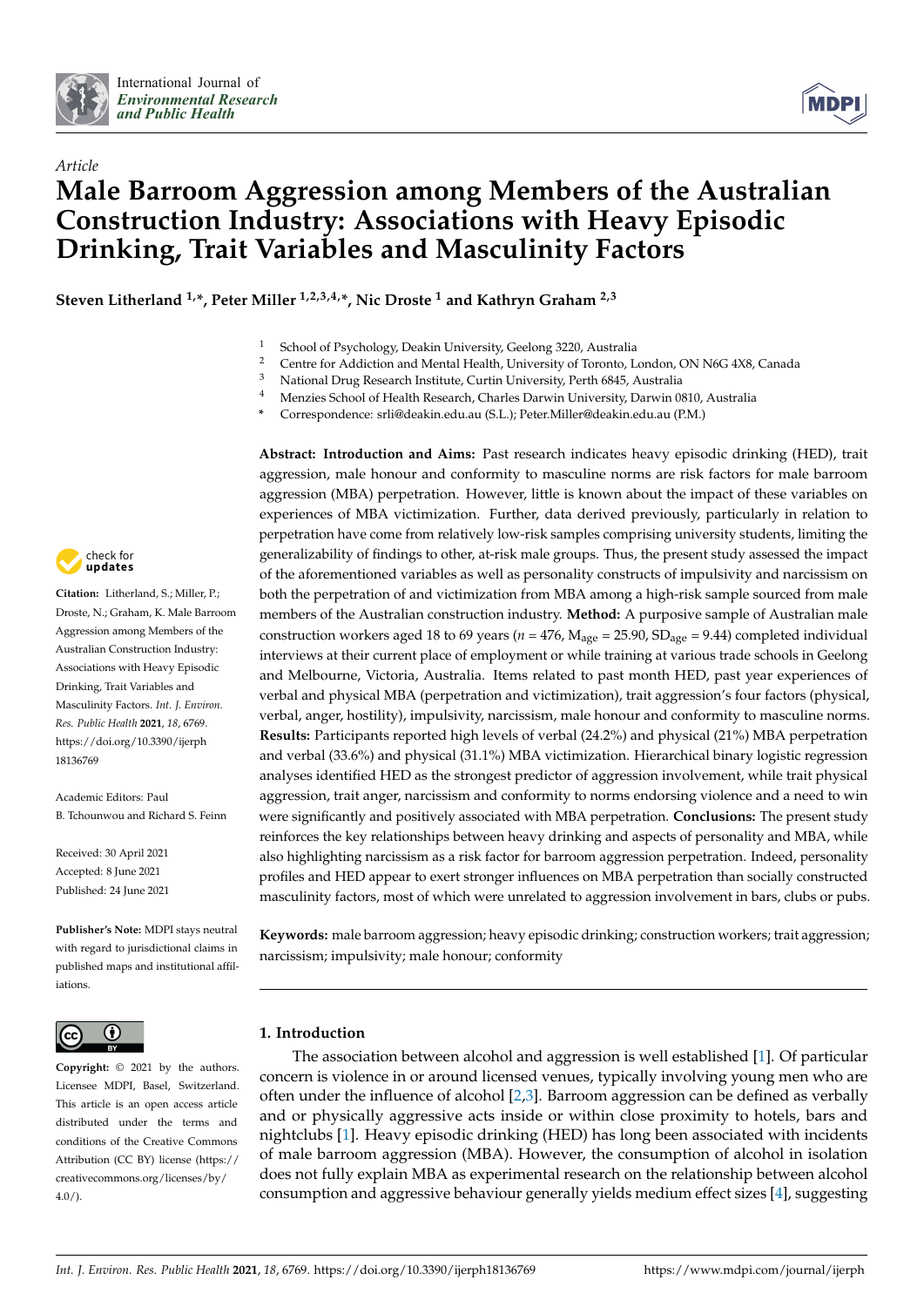that alcohol is a meaningful but neither a necessary nor sufficient contributor to subsequent aggression [\[5\]](#page-16-4). Thus, it appears that acute alcohol intoxication facilitates aggression in some but not all people, and that other personal, cultural and environmental variables play an important role [\[6,](#page-16-5)[7\]](#page-16-6).

Previous research has identified a number of key correlates shown to increase the risks of MBA, among them HED [\[8\]](#page-17-0), trait aggression [\[9\]](#page-17-1), aspects of male honour [\[8,](#page-17-0)[10](#page-17-2)[,11\]](#page-17-3) and conformity to masculine norms [\[9,](#page-17-1)[12\]](#page-17-4). Two other potential variables of interest are impulsivity, which has been associated with alcohol-enhanced aggression in controlled experimental conditions [\[13\]](#page-17-5) and in real-world settings [\[14–](#page-17-6)[16\]](#page-17-7), and narcissism given that it is related to both problematic alcohol use [\[17\]](#page-17-8) and aggression perpetration [\[18\]](#page-17-9). Thus, the present study represents the first known examination of the predictive utility of all the aforementioned variables on MBA perpetration and victimization among a high-risk sample comprising members of the Australian construction industry.

The General Aggression Model (GAM) [\[19\]](#page-17-10) is the main theoretical framework informing the present study. The GAM provides a three-stage process in which personal and situational 'inputs' are dealt with by an individual's present internal state (cognitions, level of arousal, affect and intoxication) and result in decision-making processes and behavioural outcomes [\[19](#page-17-10)[,20\]](#page-17-11). In turn, this can influence subsequent cycles of behaviour, producing an escalation of risky actions, which can be especially true with respect to both consumption and aggression [\[19\]](#page-17-10). Key to the GAM's capacity to aid our understanding of MBA is the emphasis on the 'person in the situation' and the likely influence of trait variables such as dispositional aggression, while also allowing scope to examine other potentially related aspects of personality such as impulsivity and narcissism in the investigation of 'inputs' which may serve as possible conduits between alcohol use and aggressive behaviour in or around licensed venues [\[19\]](#page-17-10). Further, the GAM also promotes the likely influence of other potentially important variables that can inspire aggressive behavioural outcomes such as the attitudes, values and beliefs of an individual that typically precede any involvement in a conflict scenario [\[19\]](#page-17-10), including those associated with gender such as masculinity and the establishment and preservation of one's male honour.

## **2. HED and MBA**

While it is widely acknowledged there is no one-to-one relationship between alcohol use and human behaviour [\[21\]](#page-17-12), a substantial body of empirical literature has shown an association between intoxication and subsequent aggression [\[4\]](#page-16-3). Population studies indicate that as alcohol consumption increases, so too does violence [\[22\]](#page-17-13), especially in regions where the prevailing pattern is 'drinking to get drunk' [\[1](#page-16-0)[,23\]](#page-17-14). Experimental studies have consistently found that participants were more aggressive when intoxicated [\[24,](#page-17-15)[25\]](#page-17-16) with a higher 'blood alcohol concentration' (BAC) increasing aggressive behaviour [\[26,](#page-17-17)[27\]](#page-17-18). HED, in particular, has been shown to contribute to aggression within a barroom context [\[28–](#page-17-19)[31\]](#page-17-20), including an elevated risk of victimization [\[29\]](#page-17-21).

### **3. The Association of Trait Aggression, Impulsivity, Narcissism with MBA**

Alcohol's influence is thought most potent in those already predisposed to aggressiveness [\[6\]](#page-16-5), with trait aggression defined as an individual's predisposition to engage in verbal and physical aggression, to hold hostile cognitions and to experience and express anger [\[32\]](#page-17-22). When measured as a unitary construct, trait aggression has been shown to increase the risks of alcohol-related aggression (ARA) generally [\[25\]](#page-17-16) and barroom aggression perpetration specifically [\[33\]](#page-17-23). When examined as unique factors, Trait Anger [\[34\]](#page-17-24), Trait Hostility [\[35\]](#page-17-25), Trait Verbal [\[24\]](#page-17-15) and Trait Physical [\[24\]](#page-17-15) have all been associated with intoxicated aggression, with the latter subscale also linked with aggression severity in bars [\[36\]](#page-17-26). Less is known, however, about their respective association with MBA victimization. A previous study used the 'Trait Physical' scale in comparisons between MBA perpetrators, victims and those reporting no MBA aggression involvement and found that those reporting perpetration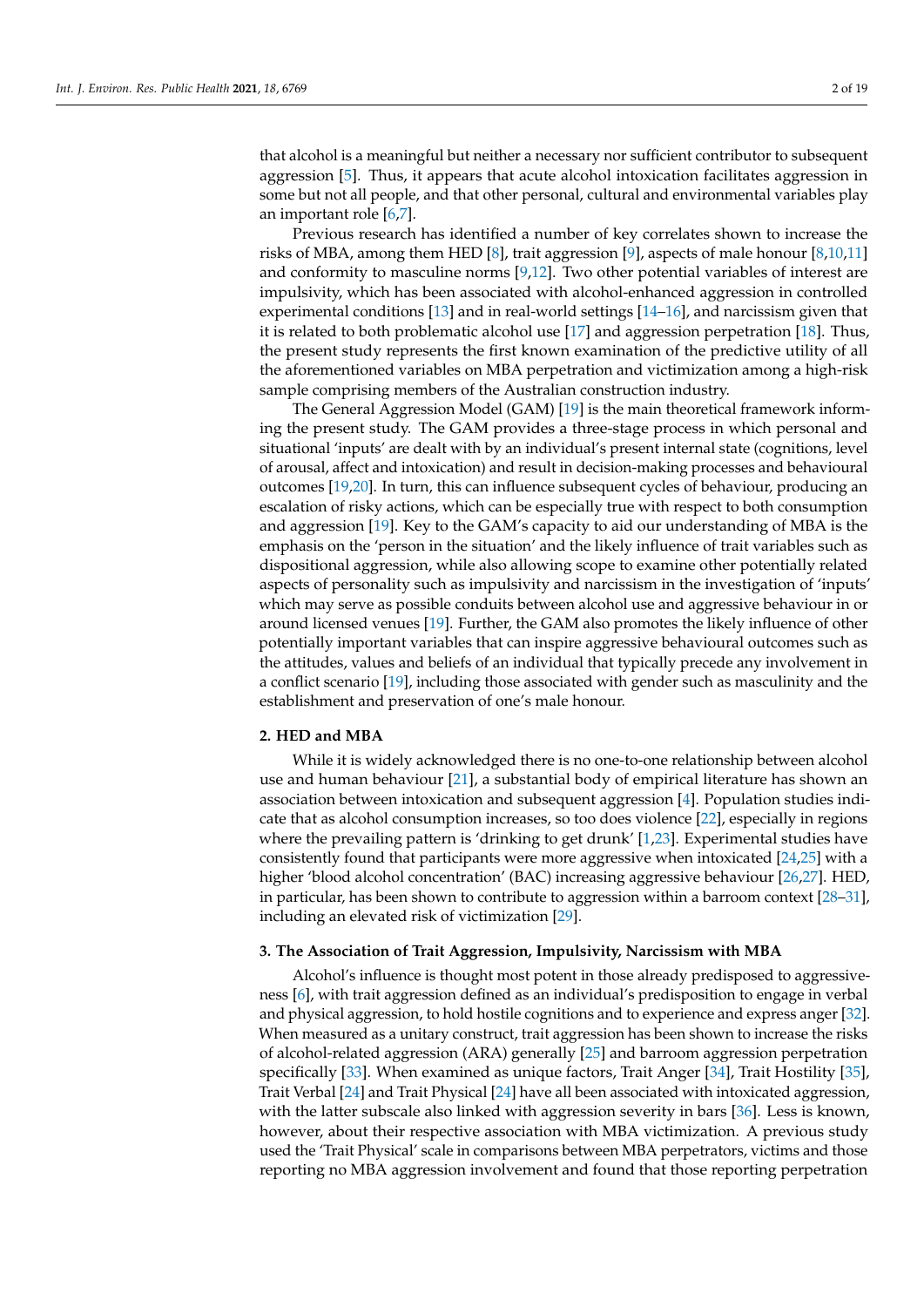scored higher than victims on Trait Physical while no significant differences were found between victims and those citing no involvement in MBA [\[31\]](#page-17-20).

Personality traits other than trait aggression, such as impulsivity and narcissism, may also serve as potential conduits between alcohol use and subsequent aggression, particularly in barroom contexts. Impulsivity can be conceptualized broadly as a tendency to act without thinking of the consequences, to take risks in the pursuit of excitement and or new and novel experiences, an inability to control one's behaviour [\[37\]](#page-18-0), poor response inhibition, reduced ability to regulate one's emotions (both positive and negative) and a diminished capacity to delay gratification [\[38\]](#page-18-1). Findings with respect to real-world aggression are equivocal with Magid et al. [\[39\]](#page-18-2) reporting associations between impulsivity and alcohol-related problems including getting into fights, acting badly and doing mean things among a university student sample. However, Leonard and colleagues [\[40\]](#page-18-3) found that impulsivity was not significantly related to the occurrence of barroom aggression generally, but was associated with participant reports of being hurt or injured during a violent episode. This suggests that it may not contribute consistently to incidents of aggression in public, but exert an influence on the severity of violence experienced during any interpersonal conflicts. These results require clarification among high-risk populations.

Similarly, narcissism may be of interest in MBA research given the proneness to grandiosity and hyper-sensitivity to rejection and perceived criticism may be highly significant in barroom settings where aggression is often motivated by identity threat [\[41,](#page-18-4)[42\]](#page-18-5), especially for men and when under the influence of alcohol. Narcissism has been associated with problematic alcohol use [\[17\]](#page-17-8) and aggression [\[43,](#page-18-6)[44\]](#page-18-7). This personality variable is a member of the so-called 'Dark Triad' alongside psychopathy and Machiavellianism and can be defined as having a pervasive sense of grandiosity as well as a high degree of self-absorption, favourable self-assessments and an over-inflated self-concept [\[17,](#page-17-8)[43\]](#page-18-6). However, while narcissism is associated with perceptions of superiority, a sense of entitlement and low empathy, it can be accompanied by a vulnerability given narcissists can often have fragile views of the self that is contingent on external validation, and, thus, favourable self-concepts can be easily punctured by others who challenge or threaten their inherent egotism [\[17\]](#page-17-8). The "threatened egotism hypothesis" postulates that if a narcissist's favourable self-concept is contradicted, impugned or jeopardized by others, they are likely to aggress against the source(s) of that threat [\[45\]](#page-18-8). However, provocation is not always a necessary prerequisite for aggression, particularly if narcissistic individuals lack self-control and an ability to regulate their emotions, deficiencies which are most striking in stressful scenarios that induce problematic reactions to their environments [\[45\]](#page-18-8). These deficiencies may be most profound in public drinking establishments given the many potential threats to self-esteem via the superficial judgements of others.

### **4. Male Honour, Conformity to Masculine Norms and MBA**

Broadly, 'masculinity' reflects the endorsement and internalisation of culturally defined beliefs and standards scholars propose are important to men [\[46\]](#page-18-9). Masculine norms are usually operationalised as reflecting hegemonic or hyper-masculine ideologies endorsing male privilege, power and authority as well as patriarchal dominance [\[47,](#page-18-10)[48\]](#page-18-11), with men conforming to such an ideology thought to adhere to norms related to physical toughness, being competitive, maintaining emotional control, taking risks and predatory heterosexuality while condoning anti-homosexuality [\[47\]](#page-18-10). The barroom context is one where conformity to traditional male ideologies may be especially acute [\[11,](#page-17-3)[49\]](#page-18-12), particularly given the importance placed on gaining the approval of peers and the competition typically between young men vying for the attention of females, factors which can fuel an environment conducive to hyper-masculine behaviours, including male violence [\[8\]](#page-17-0). Studies assessing the influence of adherence to masculine norms on alcohol-related aggression, typically using items or subscales from the 'Conformity to Masculine Norms Inventory' (CMNI) [\[46\]](#page-18-9) or its various derivatives are equivocal. Surveys of American [\[50\]](#page-18-13) and Canadian [\[51\]](#page-18-14) samples found that CMNI Risk-taking and CMNI Playboy (seeking multiple sexual partners) dimensions were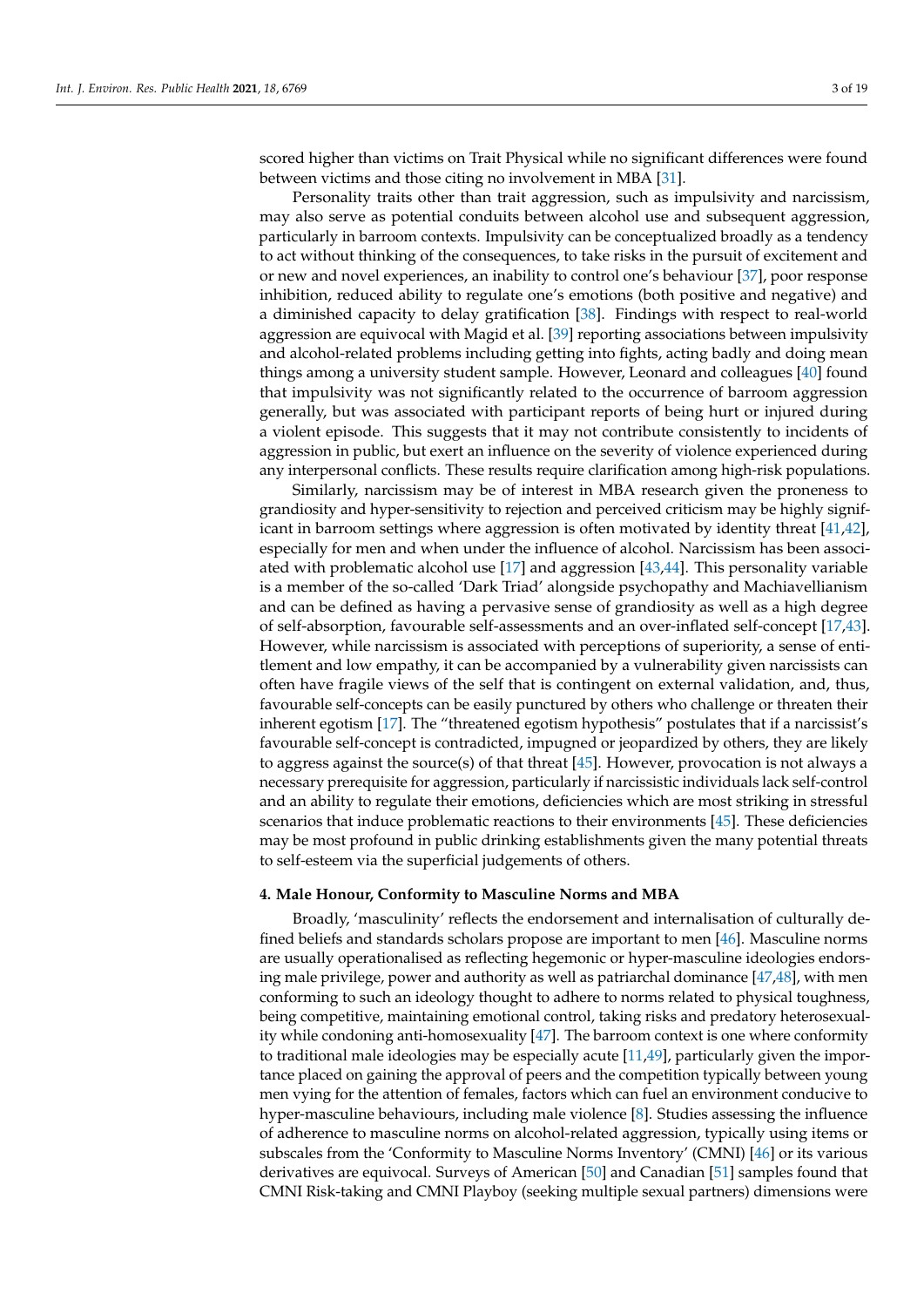positively associated with negative drinking consequences, including the perpetration of aggression. Endorsement of these norms also predicted MBA perpetration in a high-risk sample of Australian tradesmen, as did adherence to the CMNI Winning (importance of victory) dimension [\[9\]](#page-17-1). Surprisingly, this same study reported the Violence norm reduced the odds of perpetrating verbal MBA and was not significantly associated with physical MBA perpetration [\[9\]](#page-17-1) with this latter result contrasting those of Wells et al. [\[51\]](#page-18-14). In related studies, conformity to the norms of Emotional Control and Heterosexual Self-presentation (HSP); importance placed on appearing heterosexual and the avoidance of appearing homosexual) were either unrelated [\[9\]](#page-17-1) or negatively related [\[12\]](#page-17-4) to barroom aggression perpetration. These findings indicate that the endorsement of norms is associated with violence, a desire to win, willingness to take risks and promiscuity and may influence MBA perpetration, with any relationship to victimization yet to be established.

Power displays between men are often paramount in barroom settings [\[8\]](#page-17-0) with maleto-male aggression often condoned if done to right a perceived wrong or perpetrated in the defence of a friend or oneself [\[52\]](#page-18-15). Thus, issues of 'male honour' which incorporates 'macho' concerns related to a sense of masculinity and the protection of one's or another's social honour often involves aspects of face saving or impression management, particularly in the face of a real or perceived insult and can be especially heightened in bars, clubs or pubs [\[10,](#page-17-2)[53\]](#page-18-16). Studies have drawn links between the defence or protection of social honour and involvement in barroom aggression [\[8](#page-17-0)[,10\]](#page-17-2).

## **5. Research Rationale**

To determine the extent to which HED, trait aggression's four factors, impulsivity, narcissism, male honour and conformity to masculine norms influence MBA involvement, both in relation to perpetration and victimization, it is imperative to study high-risk populations, where their respective influence is likely to be most profound. Members of the Australian construction industry represent such a sub-group. Construction is the fifth largest industry in Australia and is male dominated, with men accounting for close to 90% of those employed in the sector [\[54\]](#page-18-17). Construction sites are thought to have strong masculine cultures, where heavy drinking is a "rite of passage" for many, with members having reported high levels of alcohol use compared to other employment sectors, with alcohol consumption positively associated with acts of aggression [\[55\]](#page-18-18). Similarly, a sample of Australian tradesmen, many of whom were involved in the building industry, reported high rates of verbal and physical MBA perpetration compared to other populations [\[9\]](#page-17-1). Additionally, reinforcing their high-risk status, findings from a recent Australian study indicated that male blue-collar workers (including those in the construction industry) were more than twice as likely to be involved in barroom aggression compared to male professionals [\[56\]](#page-18-19). The present study represents the first known examination of the relationships between HED, trait aggression, impulsivity, narcissism, male honour and conformity to masculine norms and the perpetration of and victimization from MBA among an at-risk sample of Australian construction workers.

#### **6. Research Aims and Hypotheses**

This study sought to examine the predictive utility of these variables on MBA involvement (perpetration and victimization) among male construction workers in Australia. It was hypothesized that any HED (H1), trait aggression's four-dimensions (Physical, Verbal, Anger, Hostility; H2), impulsivity (H3), narcissism (H4), male honour (H5) and conformity to certain masculine norms (Violence, Winning, Risk-taking and Playboy; H6) would be associated with increased risk of MBA perpetration while greater conformity to other masculine norms (Emotional Control, Heterosexual Self-presentation; H7) would be protective against MBA perpetration. Additionally, HED (H8) would be significantly associated with MBA victimization.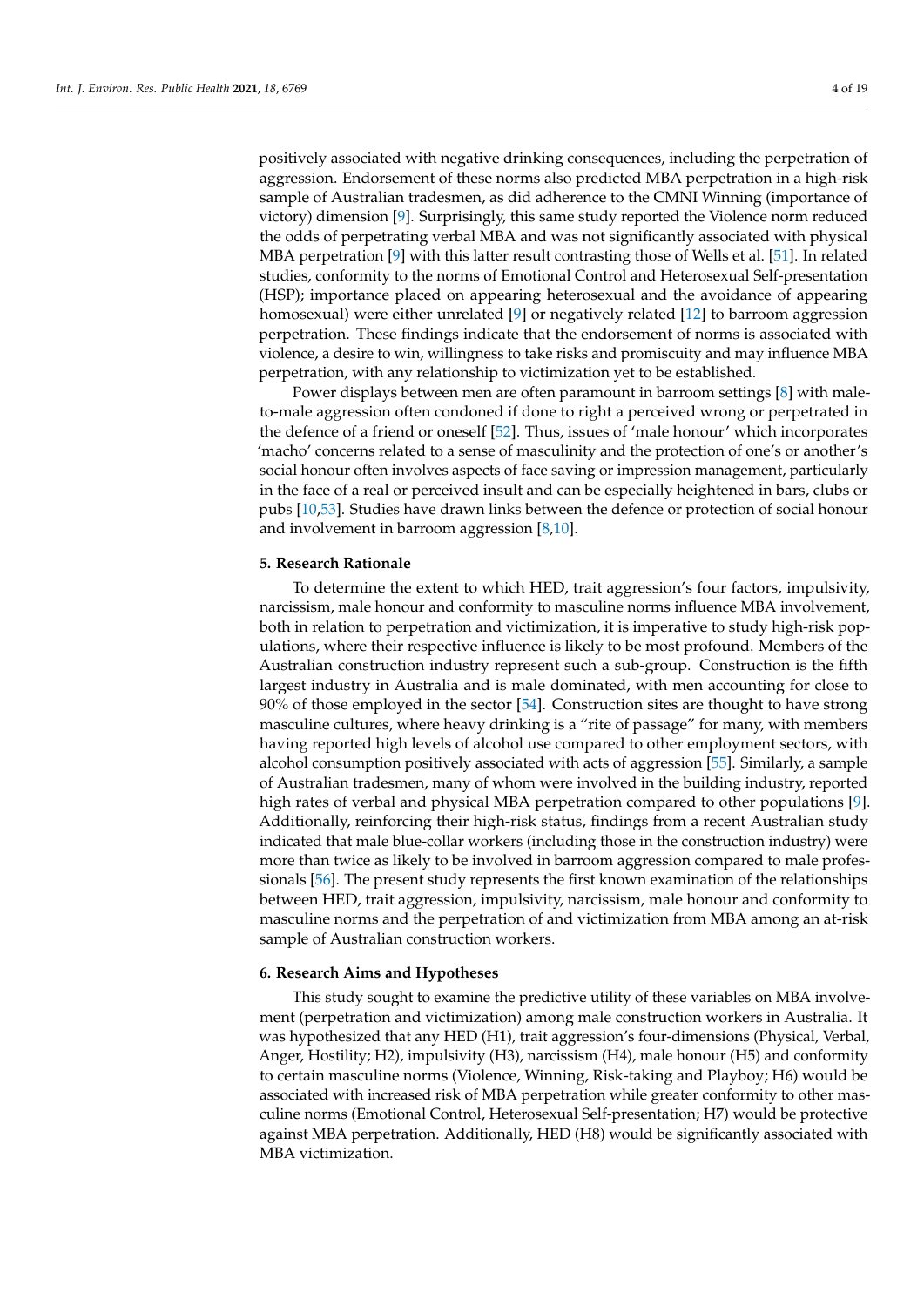## **7. Method**

## *7.1. Participants*

Participants were a purposive sample of 476 male members of the Australian construction industry working or training in Melbourne and greater Geelong, Victoria, Australia, aged  $18-69$  years ( $M = 25.90$ ,  $SD = 9.44$ ). Sixteen different occupational groups recognized as part of the Australian construction industry were represented, including plumbers (*n* = 101, 21.2%), bricklayers (*n* = 100, 21%), carpenters (*n* = 92, 19.3%), painters (*n* = 29, 6.1%), electricians (*n* = 22, 4.6%), cabinet makers (*n* = 19, 4%), labourers (*n* = 19,4%), concreters (*n* = 11, 2.3%) and metal fabricators (*n* = 10, 2.1%). Ninety five percent of the people approached agreed to do an interview.

### *7.2. Procedure*

Ethics approval was obtained from the Deakin University Human Ethics Advisory Group-Health (DUHREC\_2013-104). The cross-sectional study design employed a face-toface individual questionnaire, delivered by trained interviewers (2 males and 4 females). Interviews were conducted at several Technical and Further Education (TAFE) colleges and various construction sites across Melbourne and greater Geelong, Victoria, Australia. Approval from managerial, on-site supervisory or teaching staff was granted before entering each of the respective locations. Possible participants were then approached and asked if they would volunteer to participate in a study of male barroom aggression among Australian construction workers. Those who agreed were then interviewed. Data collection occurred between June and November 2016.

After providing verbal and written consent, participants were interviewed one on one by a researcher, who asked the questionnaire items orally and recorded responses either on hard copies of the entire survey or electronically using TAP Form's software. Interviews lasted approximately 20 min. No incentives were offered to encourage participation.

## **8. Measures**

The 59-item questionnaire was designed to be brief with the aim of fast and efficient delivery [\[2,](#page-16-1)[57\]](#page-18-20). It assessed demographics in age and occupation, as well as alcohol and illicit drug use, experiences of barroom aggression and items related to trait aggression, narcissism, impulsivity, conformity to masculine norms and male honour. The present study focused on the extent to which HED, personality variables (Trait Physical, Trait Verbal, Trait Anger, Trait Hostility, impulsivity, narcissism) and issues related to masculinity (masculine norms, male honour) were associated with involvement in verbal and physical MBA perpetration and victimization. In the following, we describe measures used in the present analyses.

**Perpetration of and Victimization from MBA.** Participants reported the number of times they had been involved in an aggressive incident at a bar, club or pub during the previous 12 months with items related to physical perpetration (where the respondent grabbed, pushed, shoved, hit or kicked someone), verbal perpetration (where the respondent insulted, yelled or shouted at someone), physical victimization (where the respondent had been grabbed, pushed, shoved, hit or kicked by someone else) and verbal victimization (where the respondent had been insulted, yelled or shouted at by someone else). Items were drawn from previous research by Wells et al. [\[52](#page-18-15)[,58\]](#page-18-21). Responses to these four forms of MBA were converted into dichotomous variables, reflecting perpetration of and victimization from verbal and physical aggression at a bar, club or pub at least once during the previous year  $(0 = no, 1 = yes)$ .

**Heavy episodic drinking (HED).** Participants reported the number of times they had consumed 8–14 and 15 or more standard alcoholic drinks on a single occasion during the past month. Items were combined to form one dichotomous variable reflecting at least one heavy episodic drinking (8 or more standard alcoholic drinks—80 g of alcohol) session during the previous month versus none  $(0 = no, 1 = yes)$ .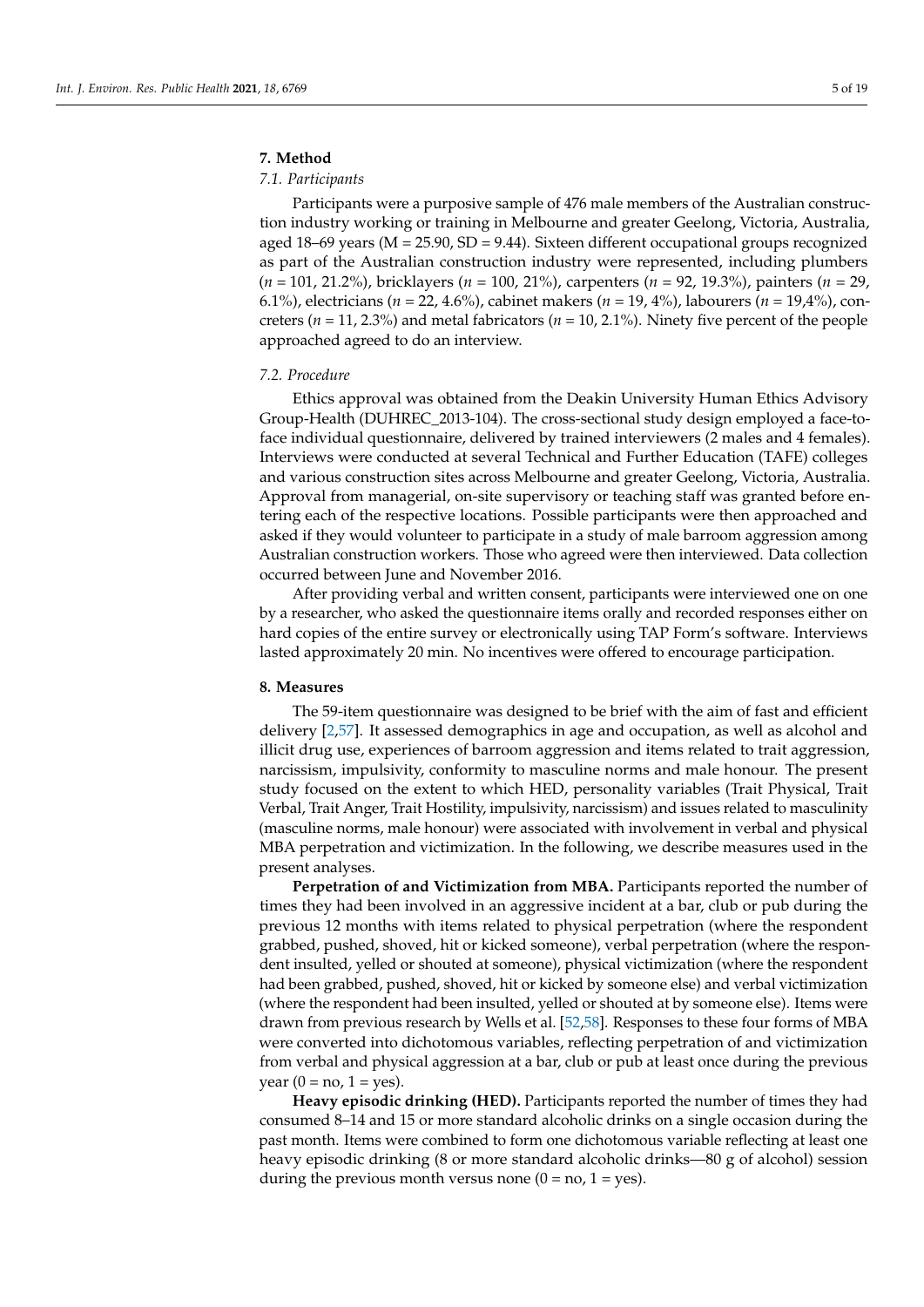**Trait Aggression.** The short Aggression Questionnaire (AQ-12) [\[59\]](#page-18-22) measured trait aggression's four-factors in Trait Physical ("There are people who pushed me so far that we came to blows"), Trait Verbal ("I cannot help getting into arguments when people disagree with me"), Trait Anger ("Sometimes I fly off the handle for no good reason") and Trait Hostility ("At times I feel I have gotten a raw deal out of life"). Participants rated the extent to which each item described them on a Likert-type scale  $(1 =$  extremely uncharacteristic of me,  $3$  = neutral,  $5$  = extremely characteristic of me), with scores on each of the three items per subscale collated and averaged. The AQ-12 has comparable construct validity to the original AQ-29 [\[60\]](#page-18-23) and good internal reliability [\[59\]](#page-18-22).

**Narcissism.** Narcissism was assessed using the Single Item Narcissism Scale (SINS) [\[44\]](#page-18-7). Participants were asked "To what extent do you agree with this statement: I am a narcissist". (Note: The word 'narcissist' means egotistical, self-focused, and vain) with responses on a 7-point Likert-type scale (1 = very untrue, 4 = neither untrue or true, 7 = very true). The SINS correlates positively with several narcissism measures and is related to both grandiose and vulnerable aspects of the construct [\[44\]](#page-18-7). The SINS has demonstrated convergent and criterion validity as well as high test–retest reliability and is considered a suitable item when length of an overall survey is an issue for administrators [\[44\]](#page-18-7). The SINS, however, primarily taps into more fragile and less desirable components of narcissism [\[44\]](#page-18-7) which may be noteworthy when examining predictors of MBA.

**Impulsivity.** This construct was assessed via three items used previously in alcohol and aggression research, including among construction workers in the U.S. [\[61\]](#page-18-24). Participants were asked how well the following statements described them: (1) I often act on the spur-of-the-moment; (2) You might say I act impulsively; (3) Many of my actions seem to be hasty. Responses spanned a 4-point Likert-type scale (1 = Not at all, 2 = A little, 3 = Some,  $4 =$ Quite a lot).

**Male Honour.** This was examined using two items derived from Wells et al. [\[52\]](#page-18-15) 'Belief and Attitudes toward Male Alcohol-Related Aggression' (BAMARA) Inventory. Participants were asked to indicate the extent to which they (dis)agree with the following statements: "Guys are cowards if they back down from a fight at a bar" and "I'd be ashamed of myself if I didn't stand up to a guy who was threatening to fight me at a bar". Responses were on a 5-point Liket-type scale  $(1 =$  strongly disagree,  $3 =$  neither,  $5 =$  strongly agree). Elements of the BAMARA Inventory have been used reliably in previous studies [\[8](#page-17-0)[,62\]](#page-18-25).

**Conformity to Masculine Norms.** Eighteen items from the nine-factor CMNI-46 [\[63\]](#page-18-26) were used, with three items across each of the six subscales chosen for inclusion in the present study [\[9\]](#page-17-1): CMNI Winning ("It is important for me to win"), CMNI Violence ("Sometimes violent action is necessary"), CMNI Emotional Control ("I tend to keep my feelings to myself"), CMNI Risk-taking ("I enjoy taking risks"), CMNI Playboy ("I would feel good if I had many sexual partners"), CMNI Heterosexual Self-presentation ("It would be awful if people thought I was gay"). The CMNI-46 is widely used [\[50](#page-18-13)[,51\]](#page-18-14) and its subscales have good construct validity and internal reliability. Participants rated the extent to which each of the items described their own actions, feelings and beliefs on a 4-point Likert-type scale (1 = strongly disagree, 4 = strongly agree). Responses to each of the three items per subscale were collated, then averaged.

### **9. Analyses**

First, descriptive statistics including means, standard deviations and correlations between key variables were computed. Next, four hierarchical binary logistic regression analyses were conducted to determine the extent to which HED, personality variables in trait aggression's four-factors (Physical, Verbal, Anger and Hostility), impulsivity, and narcissism as well as six masculine norms subscales (Winning, Violence, Emotional Control, Risk-taking, Playboy, Heterosexual Self-presentation) and male honour contributed to the perpetration of and victimization from physical and verbal MBA. In each model, at step 1, the personality traits were entered to gauge their effects after controlling for HED while masculine norms and male honour were entered at step 2 in order look at the influ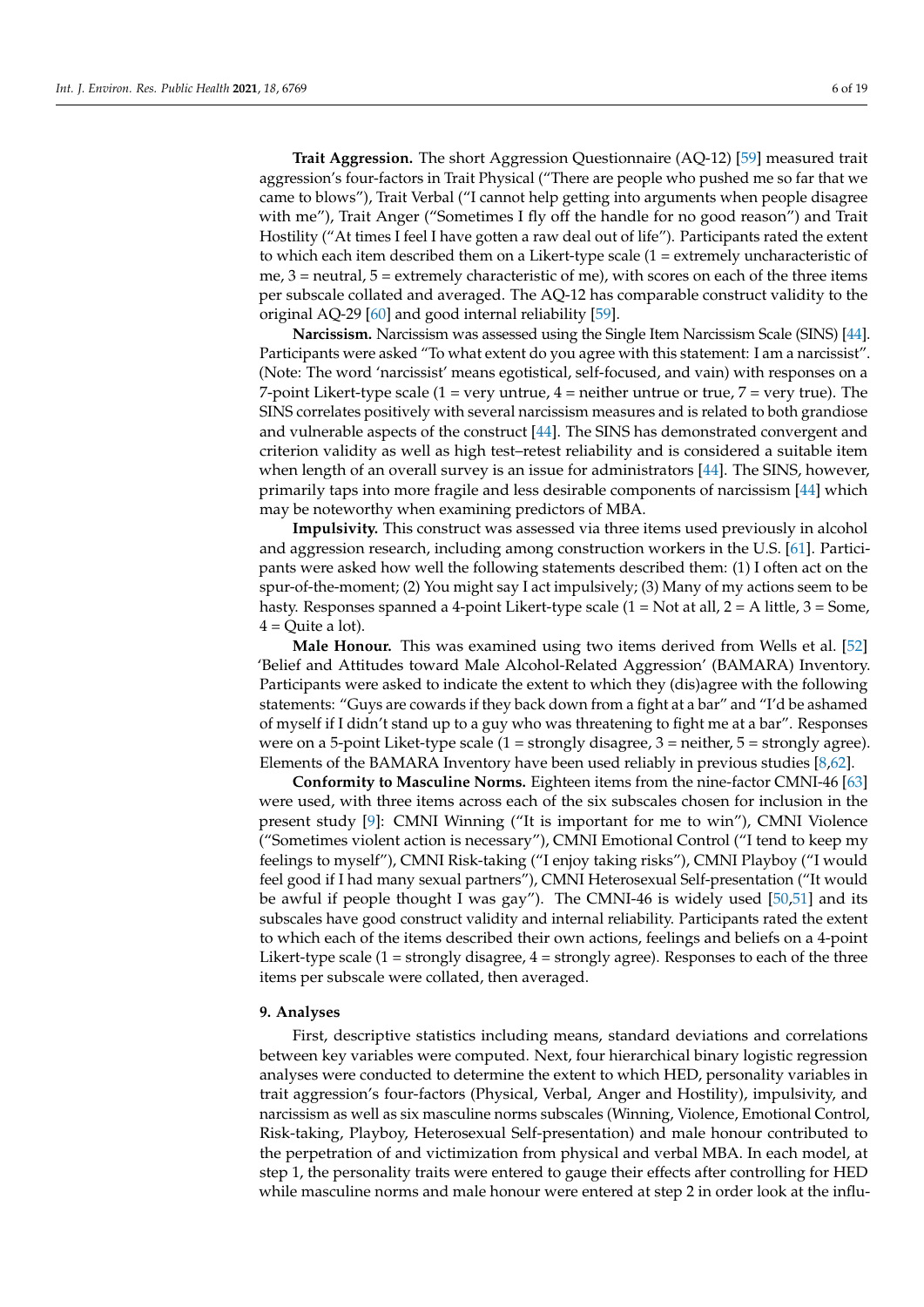ence of socially constructed masculinity factors after controlling for HED and personality traits which were expected to be more profound contributors to MBA. Analyses were conducted using statistical software package IBM SPSS Statistics 22. Regression analyses were run including and excluding outliers. Where exclusion significantly improved the classification accuracy of the models (e.g., by more than 2%), these analyses were reported. Where classification accuracy was not significantly improved, then the baseline model was reported.

#### **10. Results**

Participants reported high rates of HED, with 332 (69.7%) engaging in at least one episode of heavy episodic drinking during the previous month. This sample also experienced significant rates of MBA involvement, confirming their high-risk status, with 148 (31.1%) and 160 (33.6%) citing physical and verbal MBA victimization, respectively, while 100 (21%) reported physical MBA perpetration and 115 (24.2%) reported perpetrating verbal MBA at least once during the past year. Means, standard deviations and scale reliabilities for the present study as well as correlations among variables are presented in Table [1.](#page-8-0) The Cronbach's  $\alpha$  for the multi-item measures indicated generally acceptable reliability for relevant scales [\[64\]](#page-18-27).

Physical MBA perpetration was moderately positively correlated with verbal MBA perpetration (*r* = 0.52) and with both verbal and physical MBA victimization (*r* = 0.42 and  $r = 0.59$ , respectively). Physical victimization had a moderate to strong positive correlation with verbal victimization ( $r = 0.65$ ). HED ( $Y/N$ ) shared weak, but significant correlations with all four aggression outcomes as well as the Trait Physical and Trait Anger scales, impulsivity, male honour, CMNI Violence, CMNI Risk-taking and CMNI Playboy. The Trait Physical dimension had a moderately positive correlation with trait aggression's other factors in Trait Verbal (*r* = 0.42), Trait Anger (*r* = 0.51) and Trait Hostility (*r* = 0.32). The Trait Physical aggression domain was also significantly correlated with impulsivity (*r* = 0.44) and CMNI Violence  $(r = 0.43)$ .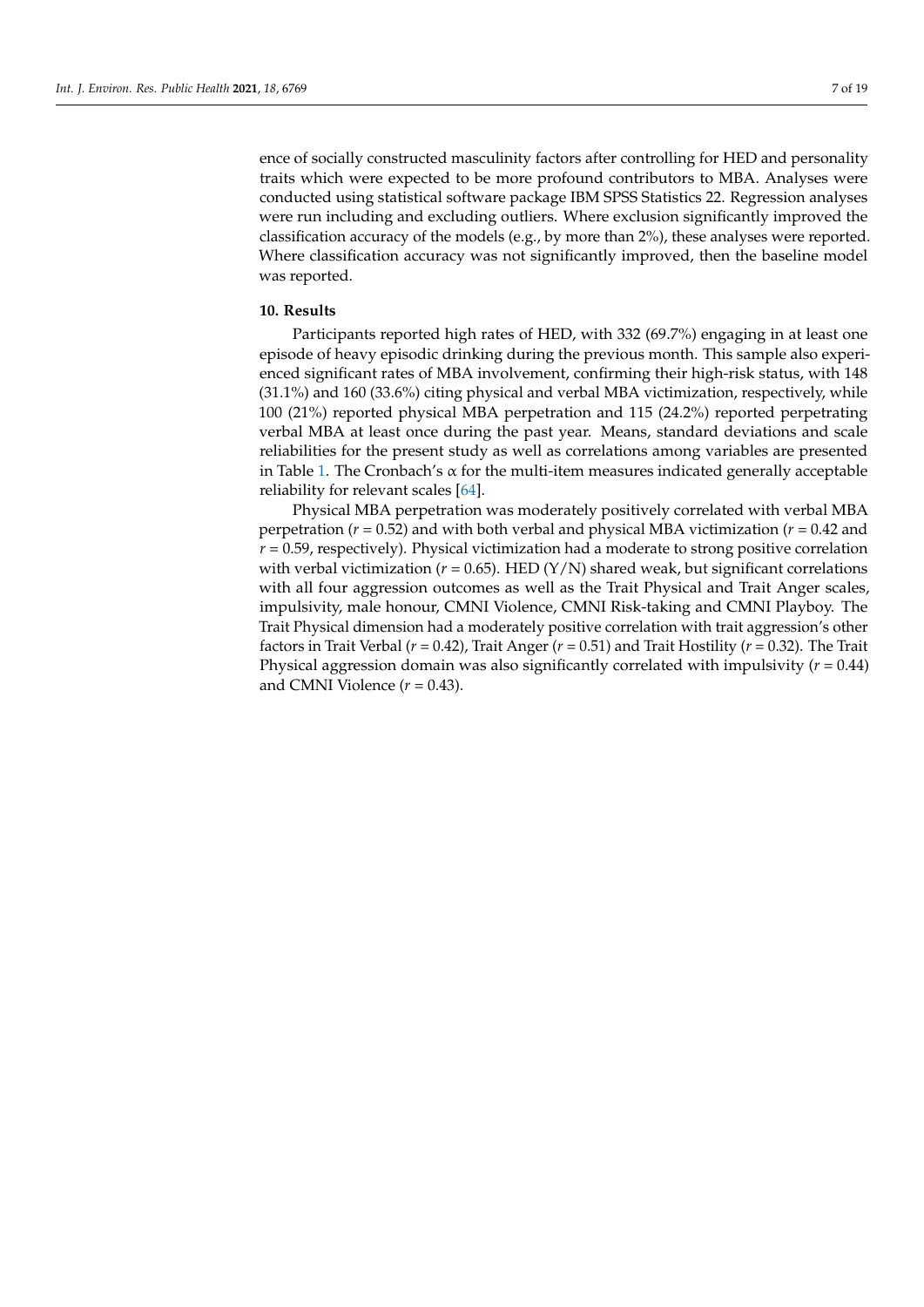| Table 1. Descriptive statistics, seale remainines and I carson Correlation Coemetents for INCY Variables. |   |                |              |                |                |              |                |              |              |                          |                |              |          |              |              |          |              |              |
|-----------------------------------------------------------------------------------------------------------|---|----------------|--------------|----------------|----------------|--------------|----------------|--------------|--------------|--------------------------|----------------|--------------|----------|--------------|--------------|----------|--------------|--------------|
|                                                                                                           | 1 | $\overline{2}$ | 3            | $\overline{4}$ | 5 <sub>5</sub> | 6            | $\overline{7}$ | 8            | 9            | 10                       | 11             | 12           | 13       | 14           | 15           | 16       | 17           | 18           |
| <b>MBA</b> Victimization                                                                                  |   |                |              |                |                |              |                |              |              |                          |                |              |          |              |              |          |              |              |
| 1. Physical                                                                                               | 1 | $0.65**$       | $0.59**$     | $0.47**$       | $0.25**$       | $0.25**$     | $0.23**$       | $0.22**$     | 0.05         | $0.15**$                 | $0.21**$       | $0.13**$     | $0.18**$ | 0.08         | $0.17**$     | 0.00     | $-0.08$      | $0.16**$     |
| 2. Verbal                                                                                                 |   |                | $0.42**$     | $0.58**$       | $0.23**$       | $0.19**$     | $0.16**$       | $0.13**$     | 0.03         | 0.08                     | $0.16**$       | $0.15**$     | $0.13**$ | 0.07         | $0.14**$     | 0.03     | $-0.09$      | $0.17**$     |
| <b>MBA</b><br>Perpetration                                                                                |   |                |              |                |                |              |                |              |              |                          |                |              |          |              |              |          |              |              |
| 3. Physical                                                                                               |   |                | $\mathbf{1}$ | $0.52**$       | $0.22**$       | $0.32**$     | $0.22**$       | $0.24$ **    | 0.04         | $0.18**$                 | $0.20**$       | $0.12**$     | $0.30**$ | $0.10*$      | $0.19**$     | $-0.00$  | $-0.05$      | $0.20**$     |
| 4. Verbal                                                                                                 |   |                |              | $\overline{1}$ | $0.19**$       | $0.24$ **    | $0.19**$       | $0.13**$     | 0.01         | $0.15**$                 | $0.19**$       | $0.15**$     | $0.22**$ | $-0.01$      | $0.13**$     | 0.05     | 0.00         | $0.09*$      |
| <b>5. HED</b>                                                                                             |   |                |              |                | $\mathbf{1}$   | $0.14**$     | 0.07           | $0.11*$      | 0.05         | 0.04                     | $0.13**$       | $-0.02$      | $0.11*$  | 0.04         | $0.15**$     | $0.18**$ | $-0.07$      | $0.11\,^*$   |
| Traits                                                                                                    |   |                |              |                |                |              |                |              |              |                          |                |              |          |              |              |          |              |              |
| 6. TPhysical                                                                                              |   |                |              |                |                | $\mathbf{1}$ | $0.42**$       | $0.51**$     | $0.32**$     | $0.19**$                 | $0.44**$       | $0.12*$      | $0.43**$ | 0.08         | $0.35**$     | $0.17**$ | $0.12**$     | $0.36**$     |
| 7. TVerbal                                                                                                |   |                |              |                |                |              | $\mathbf{1}$   | $0.52**$     | $0.30**$     | $0.29**$                 | $0.41**$       | $0.27**$     | $0.19**$ | 0.04         | $0.21**$     | $0.11*$  | 0.09         | $0.26**$     |
| 8. TAnger                                                                                                 |   |                |              |                |                |              |                | $\mathbf{1}$ | $0.42**$     | $0.20**$                 | $0.34**$       | $0.11*$      | $0.20**$ | 0.07         | $0.16**$     | $0.13**$ | 0.09         | $0.25**$     |
| 9. THostility                                                                                             |   |                |              |                |                |              |                |              | $\mathbf{1}$ | $0.15**$                 | $0.23$ **      | 0.05         | 0.07     | 0.05         | 0.00         | 0.02     | $0.16**$     | $0.21**$     |
| 10. Narcissism                                                                                            |   |                |              |                |                |              |                |              |              | $\mathbf{1}$             | $0.15**$       | 0.05         | 0.07     | 0.05         | 0.07         | 0.04     | 0.02         | $0.10*$      |
| 11. Impulsivity                                                                                           |   |                |              |                |                |              |                |              |              |                          | $\overline{1}$ | $0.19**$     | $0.19**$ | $0.14**$     | $0.28**$     | $0.17**$ | 0.05         | $0.21**$     |
| Masculinity/CMNI                                                                                          |   |                |              |                |                |              |                |              |              |                          |                |              |          |              |              |          |              |              |
| 12. Winning                                                                                               |   |                |              |                |                |              |                |              |              |                          |                | $\mathbf{1}$ | $0.17**$ | $0.11*$      | $0.22**$     | $0.12**$ | 0.08         | $0.13**$     |
| 13. Violence                                                                                              |   |                |              |                |                |              |                |              |              |                          |                |              | 1        | 0.08         | $0.29**$     | $0.21**$ | 0.06         | $0.26**$     |
| 14. Emotional<br>Control                                                                                  |   |                |              |                |                |              |                |              |              |                          |                |              |          | $\mathbf{1}$ | 0.03         | 0.07     | 0.06         | $0.17**$     |
| 15. Risk-Taking                                                                                           |   |                |              |                |                |              |                |              |              |                          |                |              |          |              | $\mathbf{1}$ | $0.19**$ | 0.08         | $0.26**$     |
| 16. Playboy                                                                                               |   |                |              |                |                |              |                |              |              |                          |                |              |          |              |              | 1        | 0.07         | $0.15**$     |
| 17. HSP                                                                                                   |   |                |              |                |                |              |                |              |              |                          |                |              |          |              |              |          | $\mathbf{1}$ | $0.21**$     |
| 18. Male Honour                                                                                           |   |                |              |                |                |              |                |              |              |                          |                |              |          |              |              |          |              | $\mathbf{1}$ |
| Mean                                                                                                      |   |                |              |                |                | 2.78         | 2.83           | 2.70         | 2.55         | 2.62                     | 2.14           | 2.59         | 2.51     | 2.51         | 2.82         | 2.33     | 2.26         | 2.28         |
| SD                                                                                                        |   |                |              |                |                | 0.87         | 0.82           | 0.83         | 0.75         | 1.43                     | 0.85           | 0.47         | 0.51     | 0.57         | 0.48         | 0.52     | 0.52         | 0.82         |
| <b>Scale Reliabilities</b>                                                                                |   |                |              |                |                | 0.71         | 0.72           | 0.73         | 0.72         | $\overline{\phantom{a}}$ | 0.87           | 0.61         | 0.69     | 0.86         | 0.81         | 0.71     | 0.71         | 0.60         |

**Table 1.** Descriptive Statistics, Scale Reliabilities and Pearson Correlation Coefficients for Key Variables.

<span id="page-8-0"></span>Scale Ranges: 1–5 (Trait Physical, Verbal, Anger, Hostility), 1–7 (Narcissism), 1–4 (Impulsivity), 1–5 (Male Honour), 1–4 (Masculine Norms), HED (Y/N) = Heavy Episodic Drinking (at least one episode in past month). \* *p* < 0.05, \*\* *p* < 0.01, two-tailed. TPhysical = Trait Physical, TVerbal = Trait Verbal, TAnger = Trait Anger, THostility = Trait Hostility. HSP = Heterosexual Self-presentation.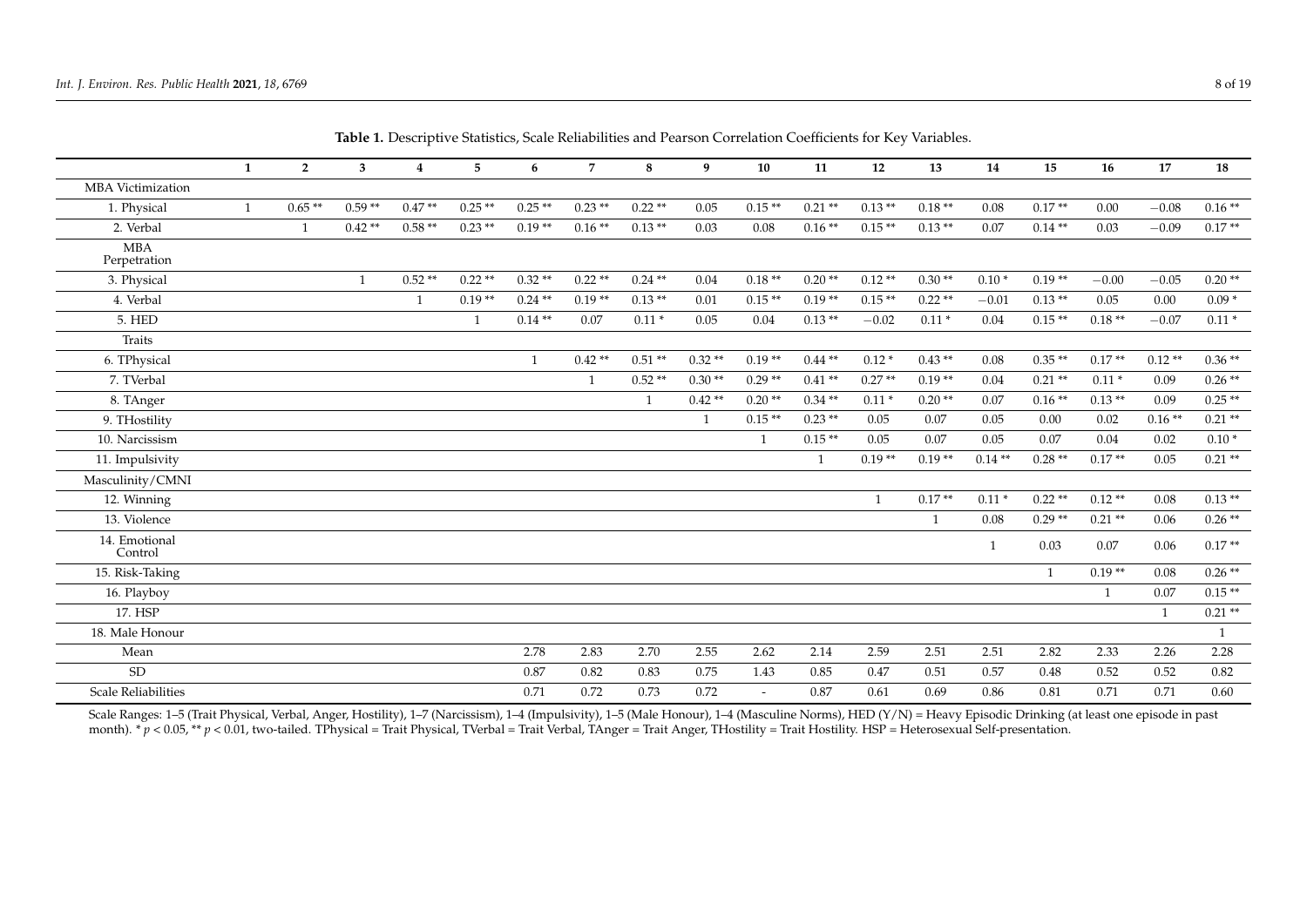Tables [2–](#page-9-0)[5](#page-10-0) provide the logistic regression results including *Beta*-values, Wald statistics, odds ratios (OR) and the 95% confidence intervals for each step of the respective models.

<span id="page-9-0"></span>

|                                               |               | Step 1        |           |               |               | Step 2        |            |               |
|-----------------------------------------------|---------------|---------------|-----------|---------------|---------------|---------------|------------|---------------|
|                                               | B(SE)         | Wald $\chi^2$ | <b>OR</b> | 95% CI        | B(SE)         | Wald $\chi^2$ | OR         | 95% CI        |
| <b>HED</b>                                    | 2.13(0.48)    | 19.92         | $8.44***$ | 3.31-21.55    | 2.34(0.54)    | 18.74         | $10.35***$ | 3.59-29.81    |
| <b>Trait Physical</b>                         | 1.12(0.23)    | 24.48         | $3.05***$ | 1.96-4.74     | 0.72(0.26)    | 7.91          | $2.05**$   | $1.24 - 3.39$ |
| <b>Trait Verbal</b>                           | 0.19(0.21)    | 0.82          | 1.20      | $0.81 - 1.80$ | $-0.05(0.23)$ | 0.04          | 0.95       | $0.60 - 1.50$ |
| <b>Trait Anger</b>                            | 0.60(0.22)    | 7.75          | $1.82**$  | 1.19 - 2.77   | 0.77(0.24)    | 10.50         | $2.16**$   | 1.36-3.44     |
| <b>Trait Hostility</b>                        | $-0.74(0.21)$ | 12.06         | $0.48**$  | $0.32 - 0.73$ | $-0.72(0.24)$ | 9.25          | $0.49**$   | $0.31 - 0.77$ |
| Narcissism                                    | 0.25(0.10)    | 6.28          | $1.29*$   | $1.06 - 1.56$ | 0.27(0.11)    | 6.05          | $1.31*$    | $1.06 - 1.63$ |
| Impulsivity                                   | 0.11(0.18)    | 0.36          | 1.12      | $0.78 - 1.60$ | 0.09(0.22)    | 0.18          | 1.09       | $0.78 - 1.67$ |
| <b>CMNI</b> Winning                           |               |               |           |               | 0.44(0.35)    | 1.59          | 1.55       | $0.78 - 3.07$ |
| <b>CMNI</b> Violence                          |               |               |           |               | 2.05(0.43)    | 22.63         | $7.73***$  | 3.33-17.95    |
| <b>CMNI</b> Emotional<br>Control              |               |               |           |               | 0.28(0.28)    | 1.00          | 1.32       | $0.77 - 2.28$ |
| <b>CMNI Risk-Taking</b>                       |               |               |           |               | 0.22(0.43)    | 0.27          | 1.25       | $0.54 - 2.87$ |
| <b>CMNI Playboy</b>                           |               |               |           |               | $-0.99(0.33)$ | 8.97          | $0.37**$   | $0.19 - 0.71$ |
| <b>CMNI</b> Heterosexual<br>Self-Presentation |               |               |           |               | $-0.38(0.31)$ | 1.55          | 0.68       | $0.38 - 1.24$ |
| Male Honour                                   |               |               |           |               | 0.29(0.20)    | 1.98          | 1.33       | $0.89 - 1.99$ |

**Table 2.** Hierarchical Binary Logistic Regression Predicting Physical MBA Perpetration.

Step 1: Hosmer and Lemeshow  $R^2 = 0.276$ . Step 2: Hosmer and Lemeshow  $R^2 = 0.376$ . \*  $p < 0.05$ , \*\*  $p < 0.01$ , \*\*\*  $p < 0.001$ . HED = Heavy Episodic Drinking; *B* = beta values, (SE) = standard error, OR = odds ratio, and CI = confidence interval.

<span id="page-9-1"></span>

|                                               |               | Step 1        |           |               |               | Step 2        |           |                |
|-----------------------------------------------|---------------|---------------|-----------|---------------|---------------|---------------|-----------|----------------|
|                                               | B(SE)         | Wald $\chi^2$ | <b>OR</b> | 95% CI        | B(SE)         | Wald $\chi^2$ | <b>OR</b> | 95% CI         |
| <b>HED</b>                                    | 1.79(0.39)    | 20.87         | $6.02***$ | 2.79-12.99    | 1.91(0.41)    | 21.71         | $6.73***$ | $3.02 - 15.02$ |
| <b>Trait Physical</b>                         | 0.72(0.19)    | 14.76         | $2.04***$ | $1.42 - 2.94$ | 0.61(0.21)    | 8.31          | $1.85**$  | $1.22 - 2.81$  |
| <b>Trait Verbal</b>                           | 0.24(0.18)    | 1.69          | 1.27      | $0.89 - 1.82$ | 0.06(0.20)    | 0.09          | 1.06      | $0.72 - 1.56$  |
| <b>Trait Anger</b>                            | 0.03(0.20)    | 0.03          | 1.03      | $0.71 - 1.51$ | 0.08(0.20)    | 0.15          | 1.08      | $0.73 - 1.61$  |
| <b>Trait Hostility</b>                        | $-0.61(0.19)$ | 10.40         | $0.54**$  | $0.37 - 0.79$ | $-0.59(0.20)$ | 8.70          | $0.56**$  | $0.38 - 0.82$  |
| Narcissism                                    | 0.26(0.09)    | 8.76          | $1.30**$  | $1.09 - 1.55$ | 0.31(0.09)    | 10.98         | $1.36**$  | $1.13 - 1.64$  |
| Impulsivity                                   | 0.28(0.16)    | 2.94          | 1.32      | $0.96 - 1.82$ | 0.33(0.18)    | 3.49          | 1.39      | $0.98 - 1.96$  |
| <b>CMNI</b> Winning                           |               |               |           |               | 0.77(0.29)    | 6.88          | $2.15**$  | $1.21 - 3.81$  |
| <b>CMNI</b> Violence                          |               |               |           |               | 1.05(0.32)    | 10.62         | $2.87**$  | $1.52 - 5.39$  |
| <b>CMNI</b> Emotional<br>Control              |               |               |           |               | $-0.40(0.23)$ | 2.89          | 0.67      | $0.42 - 1.06$  |
| <b>CMNI Risk-Taking</b>                       |               |               |           |               | $-0.18(0.33)$ | 0.31          | 0.83      | $0.44 - 1.59$  |
| <b>CMNI Playboy</b>                           |               |               |           |               | $-0.38(0.26)$ | 2.14          | 0.68      | $0.41 - 1.14$  |
| <b>CMNI</b> Heterosexual<br>Self-Presentation |               |               |           |               | $-0.02(0.26)$ | 0.01          | 0.98      | $0.59 - 1.63$  |
| Male Honour                                   |               |               |           |               | $-0.13(0.18)$ | 0.57          | 0.88      | $0.62 - 1.24$  |

**Table 3.** Hierarchical Binary Logistic Regression Predicting Verbal MBA Perpetration.

Step 1: Hosmer and Lemeshow  $R^2 = 0.183$ . Step 2: Hosmer and Lemeshow  $R^2 = 0.231$ .  $* p < 0.05$ ,  $** p < 0.01$ ,  $*** p < 0.001$ . HED = Heavy Episodic Drinking; *B* = beta values, (SE) = standard error, OR = odds ratio, and CI = confidence interval.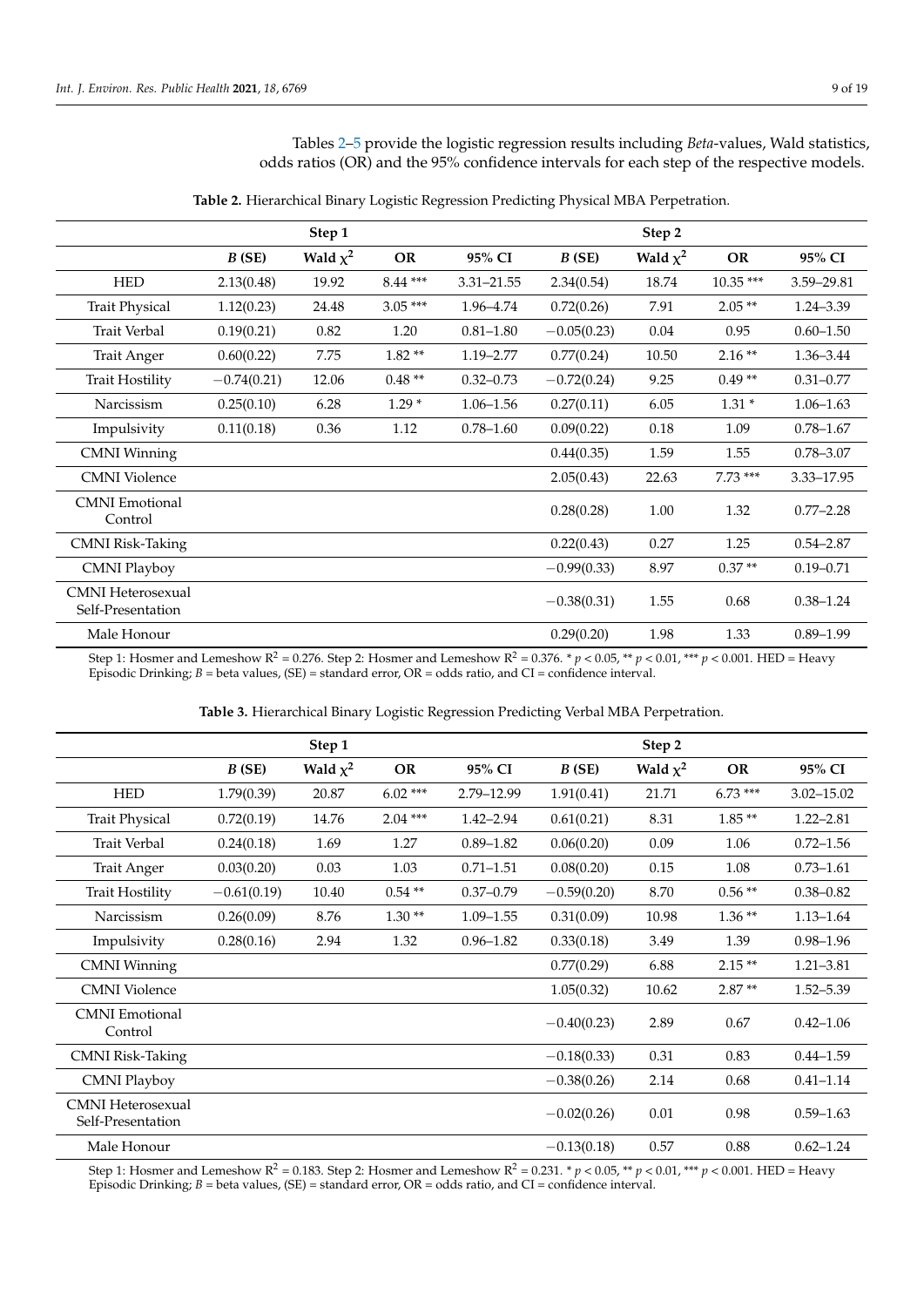<span id="page-10-1"></span>

|                                        |               | Step 1        |           |                |               | Step 2        |           |                |
|----------------------------------------|---------------|---------------|-----------|----------------|---------------|---------------|-----------|----------------|
|                                        | B(SE)         | Wald $\chi^2$ | <b>OR</b> | 95% CI         | B(SE)         | Wald $\chi^2$ | <b>OR</b> | 95% CI         |
| <b>HED</b>                             | 1.74(0.33)    | 28.41         | $5.72***$ | $3.01 - 10.90$ | 1.83(0.34)    | 28.54         | $6.23***$ | $3.19 - 12.20$ |
| <b>Trait Physical</b>                  | 0.43(0.16)    | 7.10          | $1.54**$  | $1.12 - 2.11$  | 0.34(0.19)    | 3.42          | 1.41      | $0.98 - 2.03$  |
| <b>Trait Verbal</b>                    | 0.34(0.17)    | 4.20          | $1.41*$   | $1.02 - 1.96$  | 0.26(0.18)    | 2.09          | 1.29      | $0.91 - 1.83$  |
| <b>Trait Anger</b>                     | 0.26(0.18)    | 2.19          | 1.30      | $0.92 - 1.83$  | 0.29(0.18)    | 2.60          | 1.34      | $0.94 - 1.91$  |
| <b>Trait Hostility</b>                 | $-0.37(0.17)$ | 4.74          | $0.69*$   | $0.50 - 0.96$  | $-0.32(0.18)$ | 3.22          | 0.73      | $0.51 - 1.03$  |
| Narcissism                             | 0.15(0.08)    | 3.27          | 1.16      | $0.99 - 1.36$  | 0.15(0.09)    | 3.22          | 1.16      | $0.99 - 1.37$  |
| Impulsivity                            | 0.20(0.15)    | 1.79          | 1.22      | $0.91 - 1.63$  | 0.17(0.16)    | 1.15          | 1.19      | $0.87 - 1.62$  |
| <b>CMNI</b> Winning                    |               |               |           |                | 0.50(0.27)    | 3.50          | 1.65      | $0.98 - 2.80$  |
| <b>CMNI</b> Violence                   |               |               |           |                | 0.40(0.27)    | 2.19          | 1.49      | $0.88 - 2.52$  |
| <b>CMNI</b> Emotional<br>Control       |               |               |           |                | 0.27(0.21)    | 1.68          | 1.31      | $0.87 - 1.98$  |
| <b>CMNI Risk-Taking</b>                |               |               |           |                | 0.20(.29)     | 0.49          | 1.23      | $0.69 - 2.16$  |
| <b>CMNI Playboy</b>                    |               |               |           |                | $-0.60(0.24)$ | 6.07          | $0.55*$   | $0.34 - 0.89$  |
| CMNI Heterosexual<br>Self-Presentation |               |               |           |                | $-0.58(0.24)$ | 5.83          | $0.56*$   | $0.35 - 0.90$  |
| Male Honour                            |               |               |           |                | 0.12(0.16)    | 0.56          | 1.13      | $0.83 - 1.54$  |

**Table 4.** Hierarchical Binary Logistic Regression Predicting Physical MBA Victimization.

Step 1: Hosmer and Lemeshow  $R^2 = 0.167$ . Step 2: Hosmer and Lemeshow  $R^2 = 0.205$ .  $*$   $p < 0.05$ ,  $*$   $p < 0.01$ ,  $***$   $p < 0.001$ . HED = Heavy Episodic Drinking, *B* = beta values, (SE) = standard error, OR = odds ratio, and CI = confidence interval.

|  |  |  |  |  |  |  | Table 5. Hierarchical Binary Logistic Regression Predicting Verbal MBA Victimization. |
|--|--|--|--|--|--|--|---------------------------------------------------------------------------------------|
|--|--|--|--|--|--|--|---------------------------------------------------------------------------------------|

<span id="page-10-0"></span>

|                                               |               | Step 1        |           |               |               | Step 2        |           |               |
|-----------------------------------------------|---------------|---------------|-----------|---------------|---------------|---------------|-----------|---------------|
|                                               | B(SE)         | Wald $\chi^2$ | OR        | 95% CI        | B(SE)         | Wald $\chi^2$ | <b>OR</b> | 95% CI        |
| <b>HED</b>                                    | 1.09(0.25)    | 18.67         | $2.97***$ | 1.81-4.86     | 1.11(0.26)    | 17.83         | $3.02***$ | $1.81 - 5.05$ |
| <b>Trait Physical</b>                         | 0.28(0.15)    | 3.83          | $1.23*$   | $1.00 - 1.77$ | 0.23(0.17)    | 1.97          | 1.26      | $0.91 - 1.74$ |
| <b>Trait Verbal</b>                           | 0.21(0.15)    | 1.83          | 1.23      | $0.91 - 1.67$ | 0.11(0.16)    | 0.42          | 1.11      | $0.81 - 1.53$ |
| <b>Trait Anger</b>                            | 0.44(0.16)    | 0.07          | 1.05      | $0.76 - 1.43$ | 0.06(0.16)    | 0.12          | 1.06      | $0.77 - 1.46$ |
| <b>Trait Hostility</b>                        | $-0.17(0.15)$ | 1.24          | 0.85      | $0.63 - 1.14$ | $-0.14(0.07)$ | 0.83          | 0.87      | $0.64 - 1.18$ |
| Narcissism                                    | 0.04(0.07)    | 0.36          | 1.05      | $0.90 - 1.21$ | 0.05(0.08)    | 0.40          | 1.05      | $0.90 - 1.22$ |
| Impulsivity                                   | 0.14(0.14)    | 1.01          | 0.31      | $0.88 - 1.50$ | 0.10(0.14)    | 0.46          | 1.10      | $0.83 - 1.46$ |
| <b>CMNI</b> Winning                           |               |               |           |               | 0.57(0.24)    | 5.73          | $1.78*$   | $1.11 - 2.84$ |
| <b>CMNI</b> Violence                          |               |               |           |               | 0.05(0.24)    | 0.46          | 1.05      | $0.66 - 1.67$ |
| <b>CMNI</b> Emotional<br>Control              |               |               |           |               | 0.08(0.19)    | 0.20          | 1.09      | $0.75 - 1.57$ |
| <b>CMNI Risk-Taking</b>                       |               |               |           |               | 0.07(0.25)    | 0.07          | 1.07      | $0.65 - 1.75$ |
| <b>CMNI Playboy</b>                           |               |               |           |               | $-0.26(0.21)$ | 1.54          | 0.77      | $0.51 - 1.17$ |
| <b>CMNI</b> Heterosexual<br>Self-Presentation |               |               |           |               | $-0.56(0.22)$ | 6.71          | $0.57**$  | $0.37 - 0.87$ |
| Male Honour                                   |               |               |           |               | 0.33(0.14)    | 5.24          | $1.39*$   | $1.05 - 1.84$ |

Step 1: Hosmer and Lemeshow  $R^2 = 0.073$ . Step 2: Hosmer and Lemeshow  $R^2 = 0.105$ . \*  $p < 0.05$ , \*\*  $p < 0.01$ , \*\*\*  $p < 0.001$ . HED = heavy episodic drinking. *B* = beta values, (SE) = standard error, OR = odds ratio, and CI = confidence interval.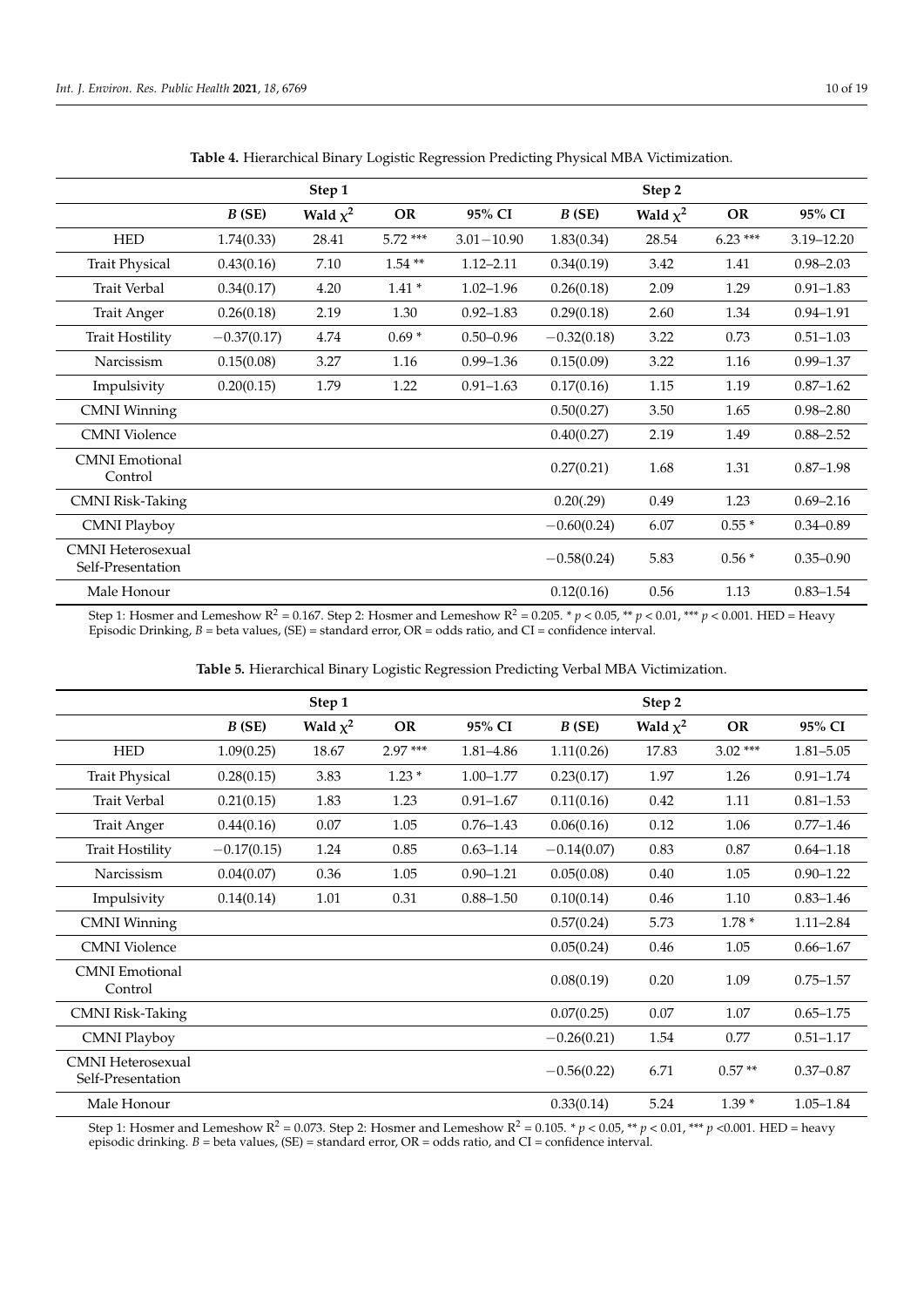## *10.1. Predictors of MBA Perpetration (Physical and Verbal)*

In relation to physical MBA perpetration (see Table [2\)](#page-9-0), the model at step 1 which included HED and key personality variables was significant,  $\chi^2$  (7,  $n = 462$ ) = 123.43, *p* < 0.001. HED (OR = 8.44), Trait Physical (OR = 3.05), Trait Anger (OR = 1.82) and narcissism (OR = 1.29) were all significantly and positively associated with physical MBA perpetration in the multivariate model, while Trait Hostility ( $OR = 0.48$ ) significantly reduced the odds of reporting physical MBA perpetration. The addition of male honour and the masculine norms at step 2 significantly improved the model,  $\chi^2$  (7, *n* = 462) = 44.66,  $p < 0.001$ . The full model was significant,  $\chi^2$  (14,  $n = 462$ ) = 168.09,  $p < 0.001$ . HED (OR = 10.35), Trait Physical (OR = 2.05), Trait Anger (OR = 2.16), narcissism (OR = 1.31) and CMNI Violence ( $OR = 7.73$ ) all made unique and significant positive contributions to the final model while Trait Hostility  $(OR = 0.49)$  remained a protective factor with CMNI Playboy ( $OR = 0.37$ ) also significantly reducing the odds of reporting physical MBA perpetration.

With respect to verbal MBA perpetration (see Table [3\)](#page-9-1), the model including key personality variables and HED at step 1 was significant,  $\chi^2$  (7,  $n = 464$ ) = 90.40,  $p < 0.001$ . HED  $(OR = 6.02)$ , Trait Physical  $(OR = 2.04)$  and narcissism  $(OR = 1.30)$  were significantly and positively associated with verbal MBA perpetration while Trait Hostility ( $OR = 0.54$ ) significantly reduced the odds of such aggression. The inclusion of male honour and masculine norms significantly improved the model at step 2,  $\chi^2$  (7,  $n = 464$ ) = 23.49,  $p < 0.01$ . In the final model which was significant,  $\chi^2$  (14,  $n = 464$ ) = 113.89,  $p < 0.001$ , HED (OR = 6.73), Trait Physical ( $OR = 1.85$ ), narcissism ( $OR = 1.36$ ), CMNI Winning ( $OR = 2.15$ ) and CMNI Violence (OR = 2.87) all significantly increased the odds of verbal MBA perpetration while Trait Hostility (OR = 0.56) remained significantly and negatively related.

In each of the models, Trait Verbal, impulsivity, male honour and masculine norms CMNI Emotional Control (restricted emotional expression), CMNI Risk-taking (willingness to take risks) and CMNI Heterosexual Self-presentation (HSP) were not significantly related to either physical or verbal barroom aggression perpetration.

#### *10.2. Predictors of MBA Victimization (Physical and Verbal)*

In relation to victimization from physical MBA (see Table [4\)](#page-10-1), the model at step 1 including HED, trait aggression's four-factors, impulsivity and narcissism was significant,  $\chi^2$  (7, *n* = 468) = 95.66, *p* < 0.001, with HED (OR = 5.72), Trait Physical (OR = 1.54) and Trait verbal ( $OR = 1.41$ ) serving as significant and positive predictors while Trait Hostility  $(OR = 0.69)$  significantly reduced the odds of citing victimization from physical MBA. The addition of male honour and masculine norms significantly improved the model at step 2, χ 2 (7, *n* = 468) = 21.53, *p* < 0.01. The full model was significant, χ 2 (14, *n* = 468) = 117.19, *p* < 0.001. At this step, Trait Physical, Trait Verbal and Trait Hostility no longer made unique and significant contributions to the model, with HED ( $OR = 6.23$ ) having the only significant positive association while CMNI Playboy (desire for multiple sexual partners;  $OR = 0.55$ ) and CMNI HSP ( $OR = 0.56$ ) significantly decreased the odds of experiencing physical barroom aggression victimization.

With respect to verbal MBA victimization (see Table [5\)](#page-10-0), at step 1, the model incorporating HED and personality-related variables was significant,  $\chi^2$  (7,  $n = 476$ ) =  $44.64$ ,  $p < 0.001$ , with HED (OR = 2.97) and Trait Physical (OR = 1.23) making unique and significant contributions. At step 2, the introduction of male honour and masculine norms significantly improved the model,  $\chi^2$  (7, *n* = 476) = 19.22, *p* < 0.01. The full model with all variables was also significant,  $\chi^2$  (14,  $n = 476$ ) = 63.85,  $p < 0.001$ . At this step, Trait Physical was no longer a significant contributor, leaving HED ( $OR = 3.02$ ), CMNI Winning ( $OR = 1.78$ ) and male honour ( $OR = 1.39$ ) as the only variables to significantly increase the risks of being a victim of such aggression with conformity to CMNI HSP ( $OR = 0.57$ ) again significantly reducing the odds of reporting verbal MBA victimization.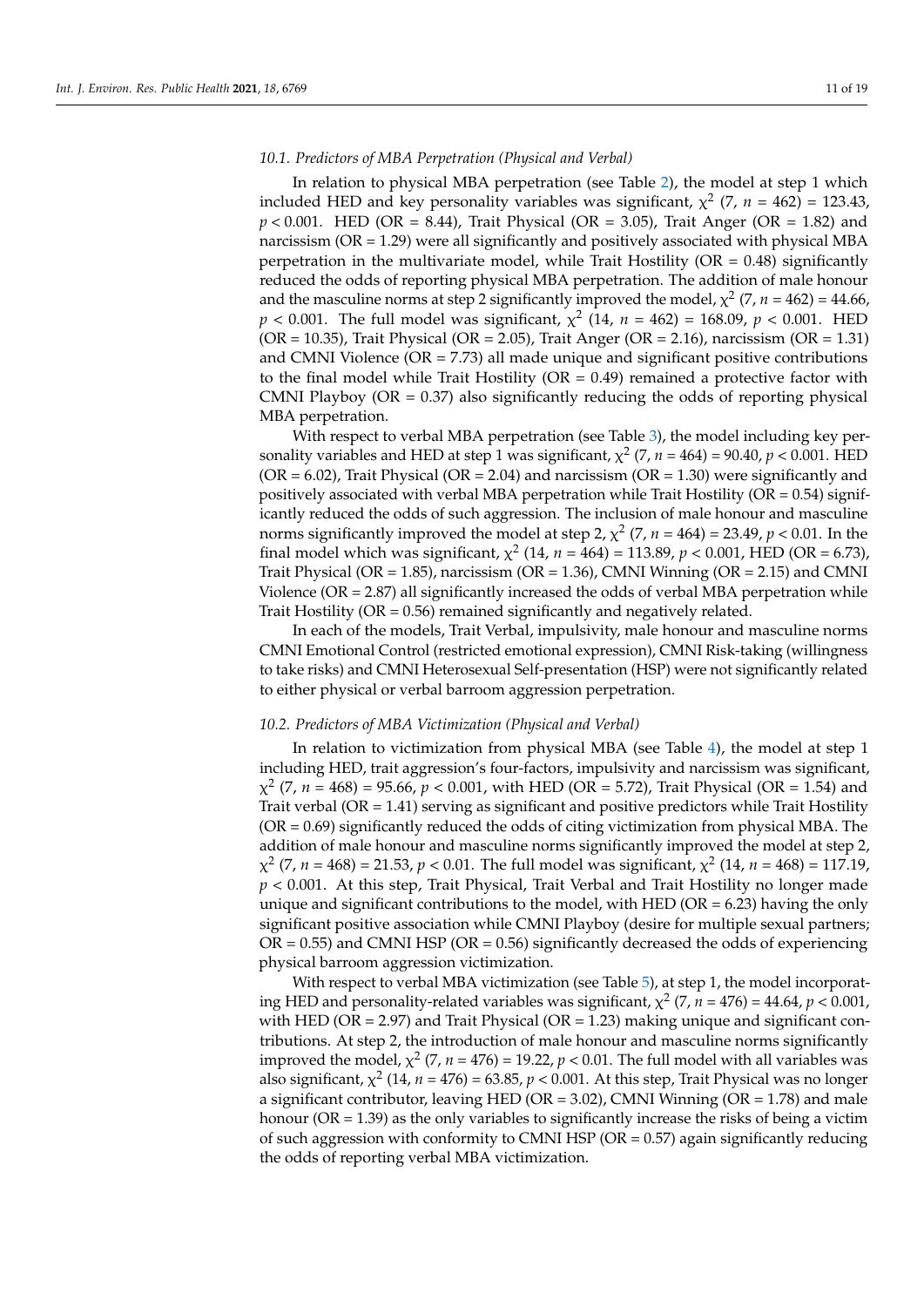Analyses of both MBA victimization models revealed no significant associations between Trait Anger, impulsivity, CMNI Violence, CMNI Risk-taking and CMNI Emotional Control and either verbal or physical barroom aggression victimization.

## **11. Discussion**

Participants reported high levels of HED, with nearly 70% engaging in at least one session of heavy drinking during the previous month, which is higher than rates found in previous samples of Australian (47%) [\[12\]](#page-17-4) and Canadian (<20%) [\[51\]](#page-18-14) male university students. Reinforcing their high-risk status were significant rates of barroom aggression involvement with more than one-fifth (21%) citing physical perpetration and nearly one-quarter (24.2%) reporting verbal perpetration. Additionally, nearly one-third had experienced physical (31.1%) and verbal (33.6%) MBA victimization. These rates far exceed previous studies of samples drawn from those attending nightlife settings across Australia which found an average of 15% of participants reported aggression involvement, either as perpetrators or victims [\[2\]](#page-16-1). These comparisons indicate Australian construction workers experience significantly more aggression in or around licensed venues than most of the broader population and thus deserve more attention by alcohol and aggression researchers seeking to better understand the drivers of alcohol-related aggression generally and barroom aggression specifically.

## *11.1. Heavy Episodic Drinking and Male Barroom Aggression*

HED was a significant contributor to aggression involvement across all four models, significantly increasing the risks of perpetration of and victimization from verbal and physical MBA. This accords with previous findings [\[29\]](#page-17-21), and suggests that eight or more standard alcoholic drinks (80 g of alcohol) in a single session may have an effect on frontal lobe functioning among heavy drinking populations such as those used in the present study with the resultant modifications to neurochemical systems likely to lower inhibitions and the threshold for perpetrating aggression while also impacting on problem-solving abilities and the capacity to deal with threatening and or potentially volatile situations [\[65\]](#page-18-28), which then heightens the risks of victimization.

#### *11.2. Predictors of MBA Perpetration*

Trait Physical aggression, which has been used previously as a proxy for general aggressiveness [\[31](#page-17-20)[,66\]](#page-19-0) was positively associated with verbal and physical MBA perpetration. This is consistent with prior research linking this subscale with verbally aggressive behaviour in naturalistic settings [\[33\]](#page-17-23), reports of fights in licensed venues [\[33\]](#page-17-23) and the severity of barroom aggression [\[36\]](#page-17-26). The associations with both verbal and physical MBA perpetration accords with postulations, that in public spaces such as bars, clubs or pubs, verbal aggression can escalate into physical violence [\[65\]](#page-18-28).

Trait Anger significantly increased the odds of physical MBA perpetration which accords with prior research indicating this component can contribute to alcohol-related aggression (ARA) generally [\[34\]](#page-17-24). However, this study confirms a role in barroom aggression specifically, which reinforces suggestions that ARA may stem from the readiness with which those high on anger detect aggression, threats and dangers in their immediate environment [\[34\]](#page-17-24), with such cues a common feature within bars, clubs or pubs. The addition of alcohol may further impair the regulation of behaviour given some have suggested trait aggressiveness is associated with poor neuro-psychological skills [\[6\]](#page-16-5). Indeed, the barroom environment may be particularly conducive to the expression of these individual differences given proscriptive norms about socially acceptable behaviour may be weaker in such settings [\[36,](#page-17-26)[67\]](#page-19-1) with alcohol use providing an additional 'alibi' to "let go" and act on innate tendencies [\[65\]](#page-18-28).

Contrasting with predictions, Trait Hostility reduced the odds of verbal and physical MBA perpetration. Perhaps alcohol can lead to hostile feelings in some rather than overt acts of aggression [\[68\]](#page-19-2), with those high in hostility using alcohol as a coping mechanism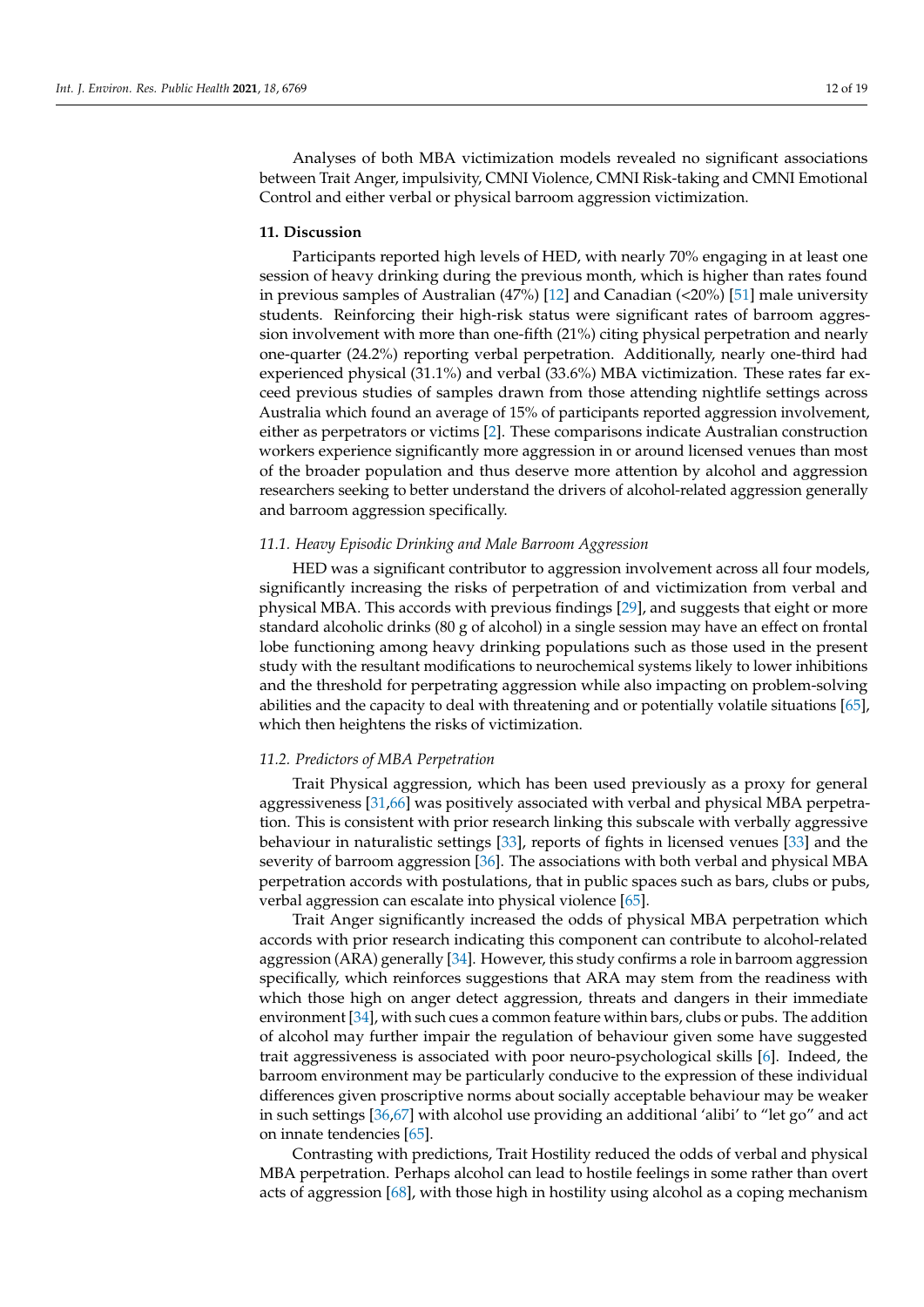as opposed to a catalyst for aggressiveness. One possible explanation is that those who score higher on Trait Hostility, controlling for other scales on the AQ, may prefer avoidant coping strategies rather than confrontational strategies in provoking situations [\[69\]](#page-19-3), a pattern that may preclude construction workers high in hostility from initiating aggression and or responding to the provocative behaviour of others in a bar setting. This assertion is consistent with findings that high hostility is associated with a lack of confidence in resolving aggressive situations satisfactorily following provocation [\[70\]](#page-19-4), tendencies which may reduce the risks of MBA perpetration.

Impulsivity was unrelated to MBA perpetration which accords with some prior research indicating it was not a predictor to the occurrence of barroom aggression [\[40\]](#page-18-3). Some evidence suggests that impulsivity in isolation does not relate directly to aggression involvement, but rather exerts an influence on poor social problem-solving abilities [\[71\]](#page-19-5). Impulsive individuals in the present sample may have appropriate social problem-solving skills that temper any involvement in MBA. Others have also noted the importance of 'urgency' in relation to impulsivity which reflects the tendency to act rashly and engage in regrettable actions in response to positive or negative mood states [\[37\]](#page-18-0). Perhaps, whether or not an impulsive male will aggress in a barroom setting is dependent on his current mood state, a confounder not directly assessed in the current study which may have obscured the strength of any associations with MBA perpetration.

Interestingly, the present study establishes narcissism as a risk factor for both verbal and physical MBA perpetration, which is consistent with previous research that narcissism has been associated with problematic alcohol use [\[17\]](#page-17-8) and aggression, particularly in response to provocation or 'ego threat' [\[43,](#page-18-6)[44\]](#page-18-7). There are a number of possible explanations. By nature many narcissists have fragile self-views which can be easily punctured, a tendency which may be especially relevant in bars, clubs or pubs given the tendency for strangers to make superficial judgements which can pose a threat to inflated self-concepts, particularly if narcissistic individuals are using alcohol to cope with associated negative affect [\[17\]](#page-17-8). These superficial judgements which can often contradict or challenge favourable self-views, in conjunction with the use of alcohol may induce a narcissist to aggress against the source(s) of that threat, leaving them vulnerable to provocation which is only emphasised further by a general lack of empathy and sensitivity to personal insults [\[45\]](#page-18-8). Further, the present sample may include more 'overt' than 'covert' narcissists, with such individuals often experiencing greater interpersonal disruption given a propensity for unpredictability and acting out unexpectedly [\[72\]](#page-19-6) which may manifest into aggressive behaviour in or around public drinking establishments.

Of the masculinity-related factors, CMNI Violence increased the odds of reporting verbal and physical MBA perpetration while CMNI Winning was a positive predictor of verbal MBA perpetration only. At face value, this suggests that construction workers endorsing the need for violence and with a drive to win are most likely to perpetrate barroom aggression, a setting proposed as a site renowned for the competitive performance of masculinity [\[73\]](#page-19-7). The present findings with respect to CMNI Winning are consistent with elements of research undertaken by Miller et al. [\[9\]](#page-17-1) who reported this domain was a significant predictor of barroom aggression among a high-risk and related sample of Australian tradesmen; however, unlike the work of Miller and colleagues [\[9\]](#page-17-1), the current study found that CMNI Violence significantly associated with verbal and physical MBA perpetration. This finding does, however, accord with Wells et al. [\[51\]](#page-18-14). The lack of any positive associations between masculine norms other than CMNI Winning and CMNI Violence may suggest that they play either no or only a peripheral role in explaining MBA, particularly comparative to aspects of personality. Indeed, CMNI Winning and CMNI Violence may share similar features to trait-like individual-difference variables synonymous with dispositional or personality-based frameworks. CMNI Winning may represent a competitive nature while CMNI Violence may be related more to a dispositional style than a prescribed norm recognized and endorsed as a key component to one's own or others' masculinity. Indeed, CMNI violence had a robust correlation with the Trait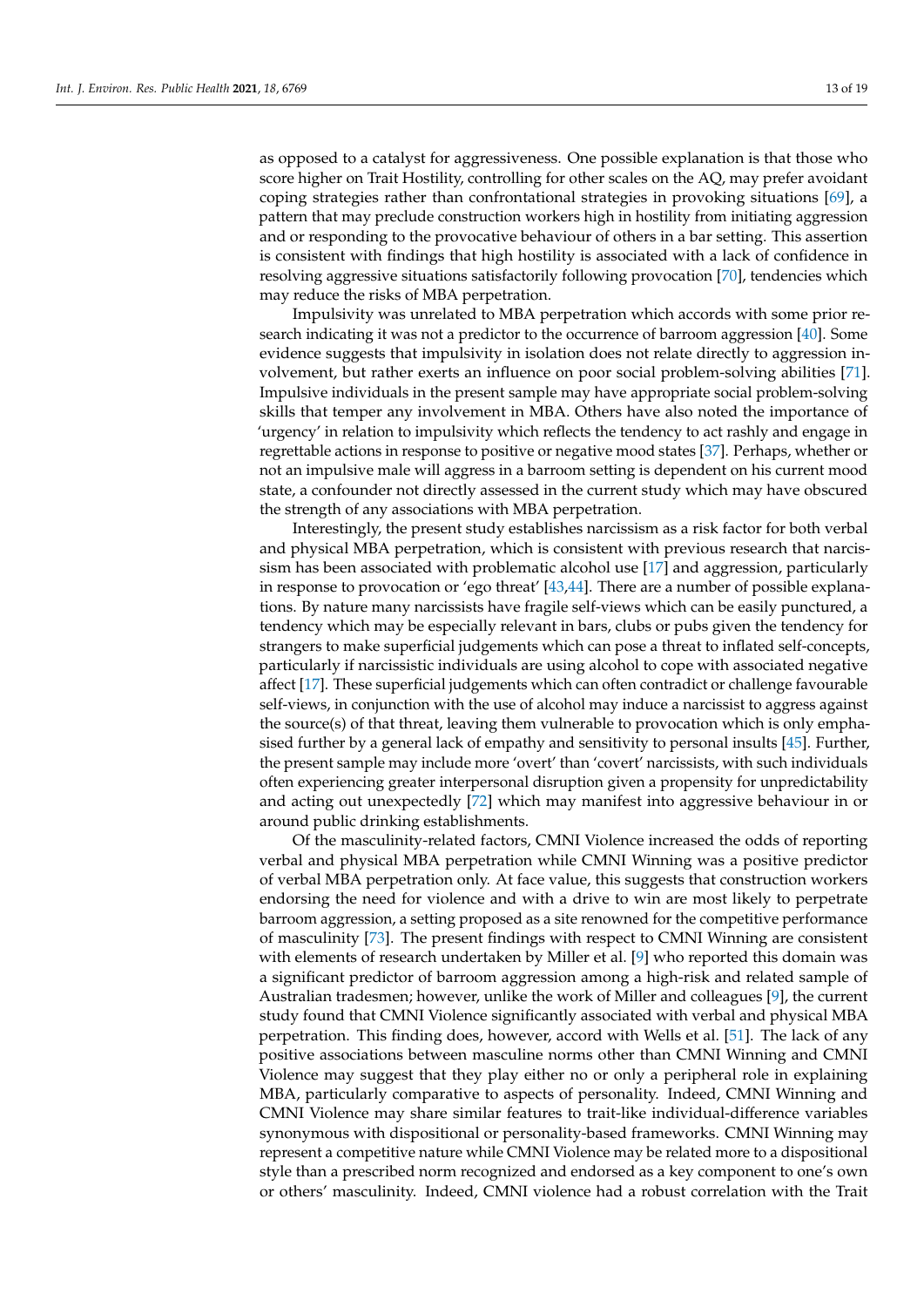Physical subscale, which can be posited as the most striking representation of an aggressive personality (*r* = 0.43). The potential overlap between some norms and trait variables has been noted by others, particularly in relation to aggression [\[74\]](#page-19-8) with concerns about the need for greater clarity regarding the incremental validity of certain masculinity-related measures over and above trait variables [\[74\]](#page-19-8). The issue being any attempts to elucidate the role of gender-linked variables in predicting important outcomes such as aggression perpetration may be consistently complicated by issues of shared variance with individual differences in interpersonal styles as captured by trait aggressiveness, trait agreeableness and or other associated aspects of personality [\[74\]](#page-19-8).

CMNI Playboy was a significant factor in the final model for physical MBA perpetration by reducing the odds of any such involvement. While this is inconsistent with several previous studies [\[9,](#page-17-1)[51\]](#page-18-14), it does make intuitive sense. Construction workers adhering to this norm associated with a desire for multiple sexual partners are likely to prioritise such pursuits over and above any interest in perpetrating physical aggression against other males in a barroom context given that it may be an unwanted and unnecessary distraction from the search for sexual encounters while also posing a threat to ego and image concerns, the protection of which takes priority.

## *11.3. Predictors of MBA Victimization*

At step 1, prior to the introduction of masculinity-related factors, Trait Physical aggression was a positive predictor of both physical and verbal MBA victimization while Trait Verbal was associated with an increased risk of physical victimization. These findings accord with prior research indicating men's perpetration of aggression is also associated with reports of victimization [\[75\]](#page-19-9) given the tendency for some aggressive males to cite experiences of aggression were mutual or instigated by another [\[76\]](#page-19-10), thus making them victims. While on the surface, this may blur the lines between perpetration and victimization, it may also accord with, and lend weight to, the contention that the personality characteristics of opponents jointly influence the escalation of aggression, especially in drinking contexts [\[40\]](#page-18-3), and that in a barroom context, perpetrators and victims may share similar dispositions. This study is among the first to provide some empirical support for such an assertion.

Interestingly, Trait Hostility again protected participants against MBA, reducing the odds of reporting physical victimization at step 1. While this appears counter-intuitive, it may be that among the current sample whose members work in high-risk and highstress environments where alienation and powerlessness are factors [\[77\]](#page-19-11), innate hostility may inspire a degree of rumination, and rather than rumination on 'anger', construction workers may ruminate on 'sadness', in which case the introduction of alcohol at bars, clubs or pubs is likely to reduce aggression rather than augment it [\[78\]](#page-19-12). Rather than using alcohol to fuel aggression, construction workers with high hostility, like many other men, may drink to escape, deal with ongoing distress and relieve accompanying depression [\[79\]](#page-19-13).

It is worth noting, however, that the respective aspects of trait aggression were rendered non-significant in the final models incorporating all variables, both in relation to verbal and physical victimization. It may reinforce suggestions of shared variance between components of trait variables and masculinity-related factors or alternatively that elements of personality which drive an aggressive disposition are more profound in the prediction of perpetration than victimization.

Male honour was significantly and positively related to verbal MBA victimization, while CMNI Heterosexual Self Presentation was negatively related to both verbal and physical MBA victimization, and CMNI Playboy was negatively related to physical MBA victimization. Given the number of analyses and inter-correlations among variables, these may be chance findings but they may also suggest interesting directions for future research. Given face-saving and impression management are ongoing concerns for many in bars, clubs or pubs, individuals for whom male honour is an issue may be acutely sensitive to verbal slights or insults, making them highly salient which improves recall of any such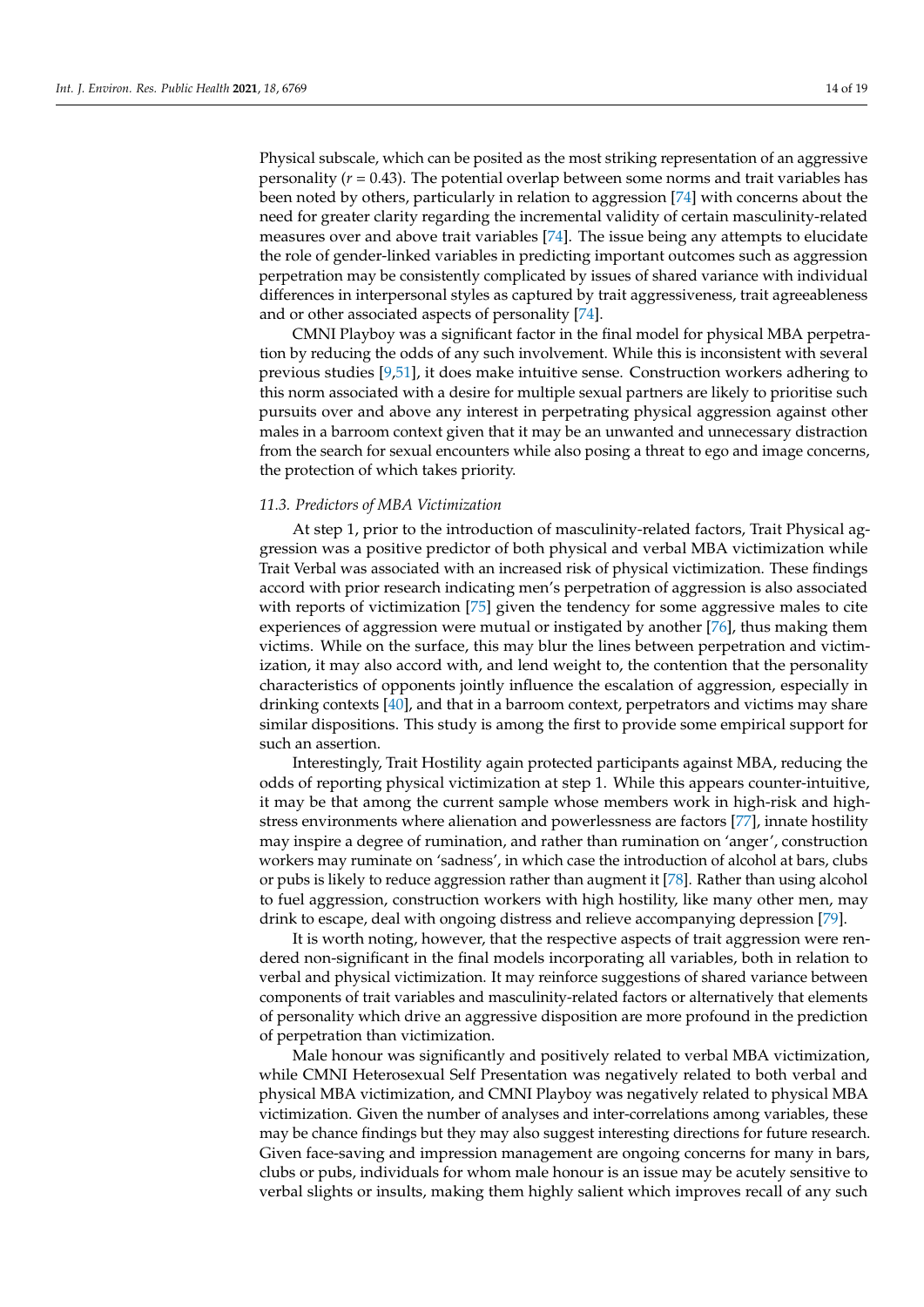victimization. Further, such concerns can often result in retaliatory aggression as opposed to its initiation [\[80\]](#page-19-14), which may help explain male honour's association with aspects of MBA victimization.

CMNI Winning was significantly and positively associated with verbal MBA victimization. The verbal sparring and brinkmanship so often experienced in a barroom context may provide an outlet for those with a competitive nature and or who view winning as an essential feature of the masculine with such individuals viewing it as an acceptable risk, unlike, physical violence where the consequences are more serious and the outcomes uncertain, limiting one's confidence they will emerge a winner. Such considerations may therefore increase the risks of verbal MBA involvement but temper any associations with physical MBA, whether as perpetrators or victims.

CMNI Playboy reduced the odds of reporting physical MBA victimization and similar explanations to those outlined earlier in relation to perpetration may apply, namely those for whom a pre-occupation with meeting and or interacting with potential sexual partners exists, there may be a lack of interest in engaging in MBA given any such involvement can be counter-productive to the primary purpose for attending licensed venues. In essence, those committed to finding a prospective sexual partner may devote little time and attention to engaging with other males, lessening the likelihood of involvement in MBA. Further, it is possible that this particular subscale represents, in part, a participant's relationship status in that those endorsing a desire for multiple sexual partners may be more likely to be single, which as a consequence lessens the likelihood those who are heterosexual will encounter situations where they feel compelled to defend a female partner from the unwanted and or provocative approaches of other males in public drinking contexts with such behaviours a common source of angst and or conflict. The absence of or reduced exposure to such scenarios among those who are single and who, by extension may be more likely to endorse a desire to be a playboy or promiscuous, may significantly protect them against many of the situations which so often inspire episodes of MBA victimization.

CMNI Heterosexual Self-presentation also significantly protected construction workers against MBA victimization, both verbal and physical. While others have linked this norm to reduced MBA perpetration [\[12\]](#page-17-4), this study demonstrated an association with victimization. There are a number of possible explanations, namely males endorsing this norm which reflects a profound concern for how they are perceived by others in relation to heterosexuality/homosexuality may be hyper-vigilant with respect to self-monitoring in licensed venues, reducing any attention-drawing behaviour which may place them at risk of experiencing MBA or, alternatively, those individuals consumed by a dread for appearing homosexual may develop a hyper-masculine façade [\[12\]](#page-17-4), protecting them against victimization in bars, clubs or pubs.

#### **12. Limitations and Future Research**

This study relied on self-reports, leaving it open to 'social desirability' responding. Additionally, some of the inconsistencies which emerged in relation to trait aggression's four factors may support the view that dispositional aggressiveness is best thought of as a unitary construct [\[25\]](#page-17-16). Given the present study was cross-sectional, causal inferences cannot be drawn between predictor variables and MBA perpetration and victimization. Additionally, the purposive sample of high-risk construction workers limits generalizability to other populations, particularly those at low-risk of MBA exposure. The retrospective nature of the measures used in the present study may have increased recall error, resulting in under-reporting on key variables such as HED and aggression involvement. The Impulsivity scale did not assess the role of 'urgency' (the tendency to act rashly and engage in regrettable actions in response to positive or negative mood states), which may have obscured this construct's relationships with MBA, and narcissism was examined using a single-item, a decision made in the interests of brevity. While the scale developers produced evidence across a number of studies that demonstrated its discriminant, convergent and predictive validity as well as suitable test–retest reliability [\[44\]](#page-18-7), future research wishing to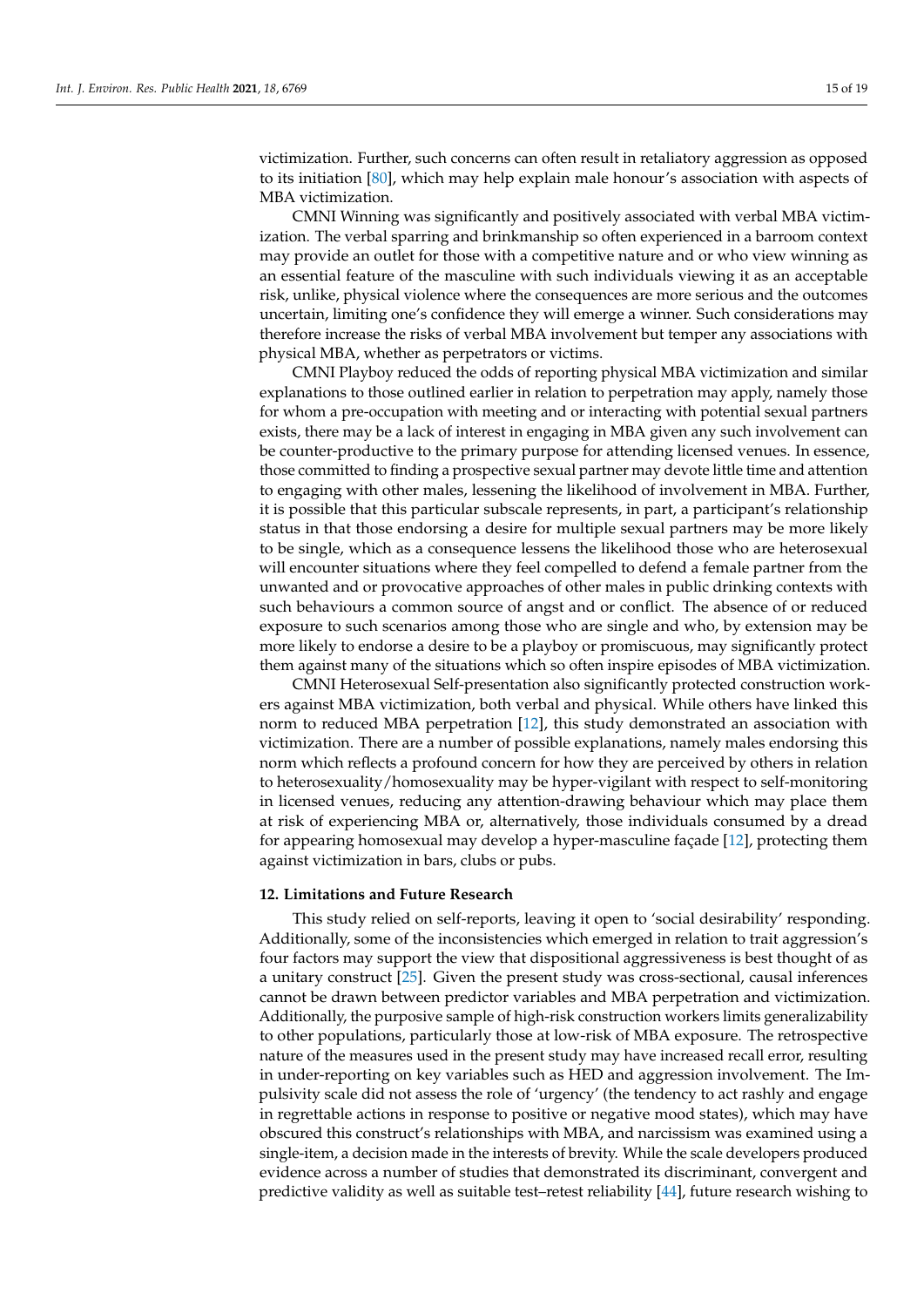replicate or extend on the present findings may benefit from using more comprehensive measures of narcissism and impulsivity.

## **13. Conclusions**

This sample of Australian construction workers confirmed their at-risk status for MBA, reporting high levels of both HED and MBA comparative to other samples used in much of the previous related research. These findings reinforce the need to investigate the utility of key variables among populations where exposure to barroom aggression is most prevalent. Although personality factors were significantly related to most measures of MBA, HED emerged as the most significant and consistent predictor of aggression involvement which highlights the importance of alcohol in contributing to aggressive behaviour. A core strength of the present study is the investigation of the relationships between these personality traits, normative attitudes and alcohol consumption variables and the prediction of victimization from verbal and physical MBA. This provides early insights into a potential profile of those at risk of aggression at bars, clubs or pubs, which might assist in building appropriate interventions designed to reduce incidents of what has become a significant public health and policing issue. Our findings suggest that personality (especially those aspects related to a history of physical aggression, trait anger and narcissism) is relevant in the prediction of MBA perpetration over and above most of the masculinity-related factors examined. This casts a shadow over the predictive utility of existing measures of conformity to masculine norms in an Australian context given they were derived from and designed for use in North American populations (mostly university students), and thus may not represent norms recognized or endorsed by others.

**Author Contributions:** Data curation, S.L., P.M., N.D. and K.G.; Formal analysis, S.L.; Investigation, S.L.; Methodology, S.L., P.M. and N.D.; Supervision, S.L., P.M. and N.D.; Writing—original draft, S.L.; Writing–review & editing, S.L., P.M., N.D. and K.G. All authors have read and agreed to the published version of the manuscript.

**Funding:** This research received no external funding.

**Institutional Review Board Statement:** The study was conducted according to the guidelines of the Declaration of Helsinki, and approved by the Deakin University Ethics Committee (protocol code DUHREC\_2013-104 and originally approved on 25 June 2013).

**Informed Consent Statement:** Informed consent was obtained from all subjects involved in the study.

**Data Availability Statement:** Data can be made available subject to ethical approval.

**Conflicts of Interest:** The authors declare no conflict of interest.

### **References**

- <span id="page-16-0"></span>1. Morgan, A.; McAtamney, A. *Key Issues in Alcohol-Related Violence (Research in Practice Summary Paper No.4)*; Australian Institute of Criminology: Canberra, Australia, 2009. Available online: [http://aic.gov.au/media\\_library/publications/rip/rip04/rip04.pdf](http://aic.gov.au/media_library/publications/rip/rip04/rip04.pdf) (accessed on 19 August 2014).
- <span id="page-16-1"></span>2. Miller, P.; Pennay, A.; Droste, N.; Jenkinson, R.; Quinn, B.; Chikritzhs, T.; Lubman, D. *Patron Offending and Intoxication in Night-Time Entertainment Districts (POINTED)*; Final Report (Monograph Series No.46); National Drug Law Enforcement Research Fund: Canberra, Australia, 2013.
- <span id="page-16-2"></span>3. Miller, P.; Tindall, J.; Sonderlund, A.; Groombridge, D.; Lecathelinais, C.; Gillham, K.; Wiggers, J. *Dealing with Alcohol-Related Harm and the Night-Time Economy (DANTE)*; Final Report (Monograph Series No.43); National Drug Law Enforcement Research Fund: Canberra, Australia, 2012.
- <span id="page-16-3"></span>4. Bushman, B.J.; Cooper, H.M. Effects of alcohol on human aggression: An intergrative research review. *Psychol. Bull.* **1990**, *107*, 341–354. [\[CrossRef\]](http://doi.org/10.1037/0033-2909.107.3.341)
- <span id="page-16-4"></span>5. Borders, A.; Giancola, P.R. Trait and State Hostile Rumination Facilitate Alcohol-Related Aggression. *J. Stud. Alcohol Drugs* **2011**, *72*, 545–554. [\[CrossRef\]](http://doi.org/10.15288/jsad.2011.72.545) [\[PubMed\]](http://www.ncbi.nlm.nih.gov/pubmed/21683036)
- <span id="page-16-5"></span>6. Giancola, P.R. Alcohol-related aggression in men and women: The influence of dispositional aggressivity. *J. Stud. Alcohol* **2002**, *63*, 696–708. [\[CrossRef\]](http://doi.org/10.15288/jsa.2002.63.696) [\[PubMed\]](http://www.ncbi.nlm.nih.gov/pubmed/12529070)
- <span id="page-16-6"></span>7. Graham, K.; Bernards, S.; Osgood, D.W.; Wells, S. Bad nights or bad bars? Multi-level analysis of environmental predictors of aggression in late-night large-capacity bars and clubs. *Addiction* **2006**, *101*, 1569–1580. [\[CrossRef\]](http://doi.org/10.1111/j.1360-0443.2006.01608.x) [\[PubMed\]](http://www.ncbi.nlm.nih.gov/pubmed/17034436)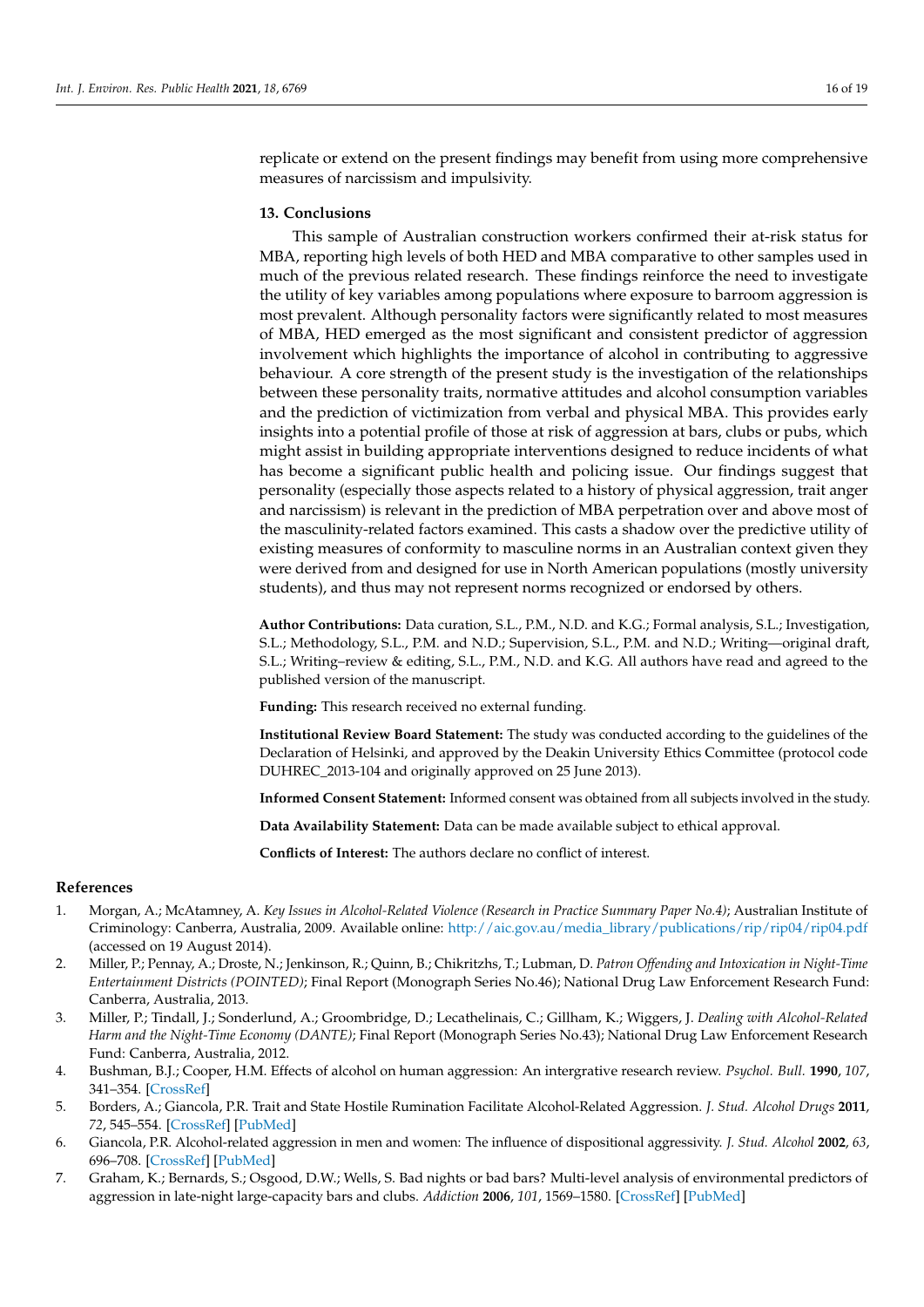- <span id="page-17-0"></span>8. Miller, P.; Wells, S.; Hobbs, R.; Zinkiewicz, L.; Curtis, A.; Graham, K. Alcohol, masculinity, honour and male barroom aggression in an Australian sample. *Drug Alcohol Rev.* **2014**, *33*, 136–143. [\[CrossRef\]](http://doi.org/10.1111/dar.12114) [\[PubMed\]](http://www.ncbi.nlm.nih.gov/pubmed/24428187)
- <span id="page-17-1"></span>9. Miller, P.; Litherland, S.; Zinkiewicz, L.; Hayley, A.; Burn, M.; Smith, G.; Zhou, J. Barroom Aggression among Australian Tradesmen: Associations with Heavy Episodic Drinking, Trait Aggression, and Conformity to Masculine Norms. *J. Subst. Use* **2017**, *22*, 274. [\[CrossRef\]](http://doi.org/10.1080/14659891.2016.1184334)
- <span id="page-17-2"></span>10. Graham, K.; Wells, S. 'Somebody's gonna get their head kicked in tonight!' Aggression among young males in bars—A question of values? *Br. J. Criminol.* **2003**, *43*, 546–566. [\[CrossRef\]](http://doi.org/10.1093/bjc/43.3.546)
- <span id="page-17-3"></span>11. Tomsen, S. A top night: Social protest, masculinity and the culture of drinking violence. *Br. J. Criminol.* **1997**, *37*, 90–102. [\[CrossRef\]](http://doi.org/10.1093/oxfordjournals.bjc.a014152)
- <span id="page-17-4"></span>12. Miller, P.; Zinkiewicz, L.; Hayley, A.; Sonderlund, A.; Litherland, S.; Medew-Ewen, T.; Wells, S.; Graham, K. Barroom aggression among australian men: Associations with heavy episodic drinking, conformity to masculine norms, and personal and perceived peer approval of barroom aggression. *J. Stud. Alcohol Drugs* **2016**, *77*, 421–430. [\[CrossRef\]](http://doi.org/10.15288/jsad.2016.77.421)
- <span id="page-17-5"></span>13. Fulwiler, C.; Eckstine, J.; Kalsy, S. Impulsive-Aggressive Traits, Serotonin Function, and Alcohol-Enhanced Aggression. *J. Clin. Pharmacol.* **2005**, *45*, 94–100. [\[CrossRef\]](http://doi.org/10.1177/0091270004270457) [\[PubMed\]](http://www.ncbi.nlm.nih.gov/pubmed/15601810)
- <span id="page-17-6"></span>14. Ostrowsky, M.K. The social psychology of alcohol use and violent behavior among sports spectators. *Aggress. Violent Behav.* **2014**, *19*, 303–310. [\[CrossRef\]](http://doi.org/10.1016/j.avb.2014.05.001)
- 15. Schumacher, J.A.; Coffey, S.F.; Leonard, K.E.; O'Jile, J.R.; Landy, N.C. Self-regulation, daily drinking, and partner violence in alcohol treatment-seeking men. *Exp. Clin. Psychopharmacol.* **2013**, *21*, 17–28. [\[CrossRef\]](http://doi.org/10.1037/a0031141) [\[PubMed\]](http://www.ncbi.nlm.nih.gov/pubmed/23379612)
- <span id="page-17-7"></span>16. Watkins, L.E.; Maldonado, R.C.; DiLillo, D. Hazardous alcohol use and intimate partner aggression among dating couples: The role of impulse control difficulties. *Aggress. Behav.* **2014**, *40*, 369–381. [\[CrossRef\]](http://doi.org/10.1002/ab.21528) [\[PubMed\]](http://www.ncbi.nlm.nih.gov/pubmed/24464403)
- <span id="page-17-8"></span>17. Luhtanen, R.K.; Crocker, J. Alcohol Use in College Students: Effects of Level of Self-Esteem, Narcissism, and Contingencies of Self-Worth. *Psychol. Addict. Behav.* **2005**, *19*, 99–103. [\[CrossRef\]](http://doi.org/10.1037/0893-164X.19.1.99) [\[PubMed\]](http://www.ncbi.nlm.nih.gov/pubmed/15783284)
- <span id="page-17-9"></span>18. Mouilso, E.R.; Calhoun, K.S. Personality and Perpetration: Narcissism among college sexual assault perpetrators. *Violence Against Women* **2016**, *22*, 1228–1242. [\[CrossRef\]](http://doi.org/10.1177/1077801215622575) [\[PubMed\]](http://www.ncbi.nlm.nih.gov/pubmed/26712237)
- <span id="page-17-10"></span>19. Anderson, C.A.; Bushman, B.J. Human Aggression. *Annu. Rev. Psychol.* **2002**, *53*, 27–51. [\[CrossRef\]](http://doi.org/10.1146/annurev.psych.53.100901.135231) [\[PubMed\]](http://www.ncbi.nlm.nih.gov/pubmed/11752478)
- <span id="page-17-11"></span>20. Tremblay, P.F.; Mihic, L.; Graham, K.; Jelley, J. Role of motivation to respond to provocation, the social environment, and trait aggression in alcohol-related aggression. *Aggress. Behav.* **2007**, *33*, 389–411. [\[CrossRef\]](http://doi.org/10.1002/ab.20193)
- <span id="page-17-12"></span>21. Leonard, K.E. *Alcohol and Violence: Exploring Patterns and Responses*; International Centre for Alcohol Policies (ICAP): Washington, DC, USA, 2008; pp. 29–56.
- <span id="page-17-13"></span>22. Norström, T.; Pape, H. Alcohol, suppressed anger and violence. *Addiction* **2010**, *105*, 1580–1586. [\[CrossRef\]](http://doi.org/10.1111/j.1360-0443.2010.02997.x)
- <span id="page-17-14"></span>23. Room, R.; Rossow, I. The share of violence attributable to drinking: What do we need to know and what research is needed? *J. Subst. Use* **2001**, *6*, 218–228. [\[CrossRef\]](http://doi.org/10.1080/146598901753325048)
- <span id="page-17-15"></span>24. Giancola, P.R.; Parrott, D.J. Further evidence for the validity of the Taylor Aggression Paradigm. *Aggress. Behav.* **2008**, *34*, 214–229. [\[CrossRef\]](http://doi.org/10.1002/ab.20235)
- <span id="page-17-16"></span>25. Giancola, P.R.; Parrott, D.J.; Silvia, P.J.; DeWall, C.N.; Bègue, L.; Subra, B.; Duke, A.A.; Bushman, B.J. The disguise of sobriety: Unveiled by alcohol in persons with an aggressive personality. *J. Personal.* **2012**, *80*, 163–185. [\[CrossRef\]](http://doi.org/10.1111/j.1467-6494.2011.00726.x) [\[PubMed\]](http://www.ncbi.nlm.nih.gov/pubmed/21299560)
- <span id="page-17-17"></span>26. Bushman, B.J. Effects of alcohol on human aggression: Validity of proposed mechanisms. In *Recent Developments in Alcoholism*; Galanter, M., Ed.; Plenum Press: New York, NY, USA, 1997; Volume 13, pp. 227–244.
- <span id="page-17-18"></span>27. Bye, E.K.; Rossow, I. Is the Impact of Alcohol Consumption on Violence Relative to the Level of Consumption? *J. Scand. Stud. Criminol. Crime Prev.* **2008**, *9*, 31–46. [\[CrossRef\]](http://doi.org/10.1080/14043850801896729)
- <span id="page-17-19"></span>28. Graham, K.; Osgood, D.W.; Wells, S.; Stockwell, T. To what extent is intoxication associated with aggression in bars? A multilevel analysis. *J. Stud. Alcohol* **2006**, *67*, 382–390. [\[CrossRef\]](http://doi.org/10.15288/jsa.2006.67.382)
- <span id="page-17-21"></span>29. Greenfield, T.K.; Ye, Y.; Nayak, M.B.; Bond, J.; Kerr, W.C.; Trocki, K. Heaviest drinking locations and the most drunk there predict the likelihood of fighting and being assaulted. *Contemp. Drug Probl.* **2011**, *38*, 213–236. [\[CrossRef\]](http://doi.org/10.1177/009145091103800203) [\[PubMed\]](http://www.ncbi.nlm.nih.gov/pubmed/23335824)
- 30. Miller, P.; Hargreaves, J.; Curtis, A.; Zinkiewicz, L. The association between an abusive father-son relationship, quantity of alcohol consumption, and male-to-male alcohol-related aggression. *Alcohol. Clin. Exp. Res.* **2013**, *37*, 1571–1576. [\[CrossRef\]](http://doi.org/10.1111/acer.12114) [\[PubMed\]](http://www.ncbi.nlm.nih.gov/pubmed/23550962)
- <span id="page-17-20"></span>31. Wells, S.; Graham, K.; Tremblay, P.F.; Magyarody, N. Not just the booze talking: Trait aggression and hypermasculinity distinguish perpetrators from victims of male barroom aggression. *Alcohol. Clin. Exp. Res.* **2011**, *35*, 613–620. [\[CrossRef\]](http://doi.org/10.1111/j.1530-0277.2010.01375.x) [\[PubMed\]](http://www.ncbi.nlm.nih.gov/pubmed/21143254)
- <span id="page-17-22"></span>32. Denny, K.G.; Siemer, M. Trait aggression is related to anger-modulated deficits in response inhibition. *J. Res. Personal.* **2012**, *46*, 450–454. [\[CrossRef\]](http://doi.org/10.1016/j.jrp.2012.04.001)
- <span id="page-17-23"></span>33. Barnwell, S.S.; Borders, A.; Earleywine, M. Alcohol-aggression expectancies and dispositional aggression moderate the relationship between alcohol consumption and alcohol-related violence. *Aggress. Behav.* **2006**, *32*, 517–527. [\[CrossRef\]](http://doi.org/10.1002/ab.20152)
- <span id="page-17-24"></span>34. Parrott, D.J.; Zeichner, A. Effects of alcohol and trait anger on physical aggression in men. *J. Stud. Alcohol* **2002**, *63*, 196–204. [\[CrossRef\]](http://doi.org/10.15288/jsa.2002.63.196)
- <span id="page-17-25"></span>35. Kachadourian, L.K.; Homish, G.G.; Quigley, B.M.; Leonard, K.E. Alcohol expectancies, alcohol use, and hostility as longitudinal predictors of alcohol-related aggression. *Psychol. Addict. Behav.* **2012**, *26*, 414–422. [\[CrossRef\]](http://doi.org/10.1037/a0025842)
- <span id="page-17-26"></span>36. Tremblay, P.F.; Graham, K.; Wells, S. Severity of physical aggression reported by university students: A test of the interaction between trait aggression and alcohol consumption. *Personal. Individ. Differ.* **2008**, *45*, 3–9. [\[CrossRef\]](http://doi.org/10.1016/j.paid.2008.02.008)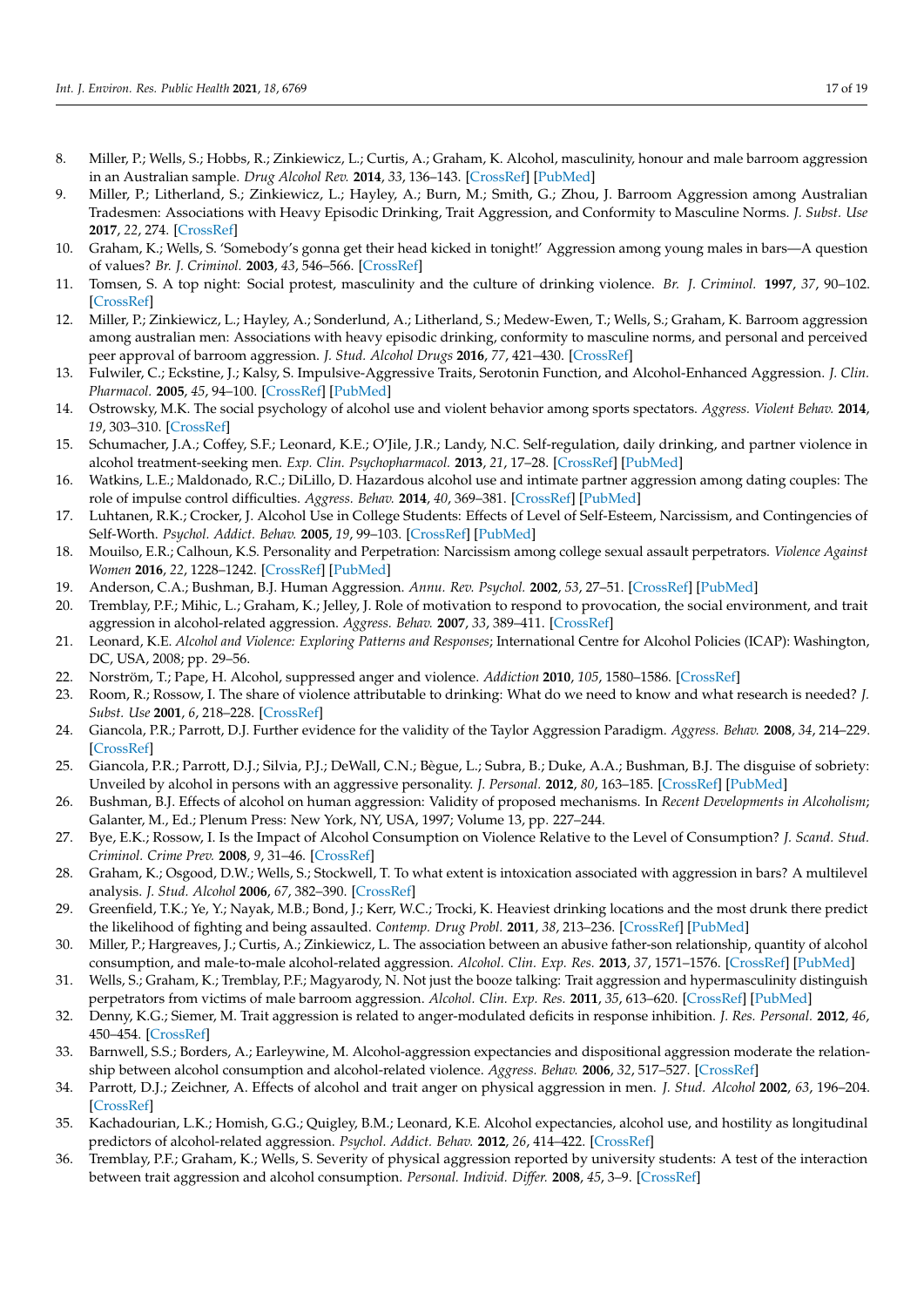- <span id="page-18-0"></span>37. LaBrie, J.W.; Kenney, S.R.; Napper, L.E.; Miller, K. Impulsivity and alcohol-related risk among college students: Examining urgency, sensation seeking and the moderating influence of beliefs about alcohol's role in the college experience. *Addict. Behav.* **2014**, *39*, 159–164. [\[CrossRef\]](http://doi.org/10.1016/j.addbeh.2013.09.018) [\[PubMed\]](http://www.ncbi.nlm.nih.gov/pubmed/24120644)
- <span id="page-18-1"></span>38. Lejuez, C.W.; Magidson, J.F.; Mitchell, S.H.; Sinha, R.; Stevens, M.C.; De Wit, H. Behavioral and biological indicators of impulsivity in the development of alcohol use, problems, and disorders. *Alcohol. Clin. Exp. Res.* **2010**, *34*, 1334–1345. [\[CrossRef\]](http://doi.org/10.1111/j.1530-0277.2010.01217.x) [\[PubMed\]](http://www.ncbi.nlm.nih.gov/pubmed/20491733)
- <span id="page-18-2"></span>39. Magid, V.; MacLean, M.G.; Colder, C.R. Differentiating between sensation seeking and impulsivity through their mediated relations with alcohol use and problems. *Addict. Behav.* **2007**, *32*, 2046–2061. [\[CrossRef\]](http://doi.org/10.1016/j.addbeh.2007.01.015) [\[PubMed\]](http://www.ncbi.nlm.nih.gov/pubmed/17331658)
- <span id="page-18-3"></span>40. Leonard, K.E.; Collins, R.L.; Quigley, B.M. Alcohol consumption and the occurrence and severity of aggression: An event-based analysis of male to male barroom violence. *Aggress. Behav.* **2003**, *29*, 346–365. [\[CrossRef\]](http://doi.org/10.1002/ab.10075)
- <span id="page-18-4"></span>41. Graham, K.; Bernards, S.; Osgood, D.W.; Parks, M.R.; Abbey, A.N.; Felson, R.B.; Saltz, R.F.; Wells, S. Apparent motives for aggression in the social context of the bar. *Psychol. Violence* **2013**, *3*, 218–232. [\[CrossRef\]](http://doi.org/10.1037/a0029677) [\[PubMed\]](http://www.ncbi.nlm.nih.gov/pubmed/24224117)
- <span id="page-18-5"></span>42. Graham, K.; Bernards, S.; Wells, S.; Osgood, D.W.; Abbey, A.; Felson, R.B.; Saltz, R.F. Behavioural indicators of motives for barroom aggression: Implications for preventing bar violence. *Drug Alcohol Rev.* **2011**, *30*, 554–563. [\[CrossRef\]](http://doi.org/10.1111/j.1465-3362.2010.00252.x) [\[PubMed\]](http://www.ncbi.nlm.nih.gov/pubmed/21896078)
- <span id="page-18-6"></span>43. Baumeister, R.F.; Bushman, B.J.; Campbell, W.K. Self-Esteem, Narcissism, and Aggression: Does Violence Result from Low Self-Esteem or From Threatened Egotism? *Curr. Dir. Psychol. Sci.* **2000**, *9*, 26–29. [\[CrossRef\]](http://doi.org/10.1111/1467-8721.00053)
- <span id="page-18-7"></span>44. Konrath, S.; Meier, B.P.; Bushman, B.J. Development and validation of the single item narcissism scale (SINS). *PLoS ONE* **2014**, *9*, e103469. [\[CrossRef\]](http://doi.org/10.1371/journal.pone.0103469)
- <span id="page-18-8"></span>45. Larson, M.; Vaughn, M.G.; Salas-Wright, C.P.; DeLisi, M. Narcissism, low self-control, and violence among a nationally representative sample. *Crim. Justice Behav.* **2015**, *42*, 644–661. [\[CrossRef\]](http://doi.org/10.1177/0093854814553097)
- <span id="page-18-9"></span>46. Mahalik, J.R.; Locke, B.D.; Ludlow, L.H.; Diemer, M.A.; Scott, R.P.J.; Gottfried, M.; Freitas, G. Development of the Conformity to Masculine Norms Inventory. *Psychol. Men Masc.* **2003**, *4*, 3–25. [\[CrossRef\]](http://doi.org/10.1037/1524-9220.4.1.3)
- <span id="page-18-10"></span>47. Connell, R.W.; Messerschmidt, J.W. Hegemonic Masculinity: Rethinking the Concept. *Gend. Soc.* **2005**, *19*, 829–859. [\[CrossRef\]](http://doi.org/10.1177/0891243205278639)
- <span id="page-18-11"></span>48. Courtenay, W.H. Constructions of masculinity and their influence on men's well-being: A theory of gender and health. *Soc. Sci. Med.* **2000**, *50*, 1385–1401. [\[CrossRef\]](http://doi.org/10.1016/S0277-9536(99)00390-1)
- <span id="page-18-12"></span>49. Wells, S.; Graham, K.; Tremblay, P.F. "Every male in there is your competition": Young men's perceptions regarding the role of the drinking setting in male-to-male barroom aggression. *Subst. Use Misuse* **2009**, *44*, 1434–1462. [\[CrossRef\]](http://doi.org/10.1080/10826080902961708) [\[PubMed\]](http://www.ncbi.nlm.nih.gov/pubmed/19938926)
- <span id="page-18-13"></span>50. Iwamoto, D.K.; Cheng, A.; Lee, C.S.; Takamatsu, S.; Gordon, D. "Man-ing" up and getting drunk: The role of masculine norms, alcohol intoxication and alcohol-related problems among college men. *Addict. Behav.* **2011**, *36*, 906–911. [\[CrossRef\]](http://doi.org/10.1016/j.addbeh.2011.04.005) [\[PubMed\]](http://www.ncbi.nlm.nih.gov/pubmed/21620570)
- <span id="page-18-14"></span>51. Wells, S.; Flynn, A.; Tremblay, P.F.; Dumas, T.; Miller, P.; Graham, K. Linking masculinity to negative drinking consequences: The mediating roles of heavy episodic drinking and alcohol expectancies. *J. Stud. Alcohol Drugs* **2014**, *75*, 510–519. [\[CrossRef\]](http://doi.org/10.15288/jsad.2014.75.510) [\[PubMed\]](http://www.ncbi.nlm.nih.gov/pubmed/24766763)
- <span id="page-18-15"></span>52. Wells, S.; Tremblay, P.F.; Graham, K. Understanding Men's Aggression in Bars: Development of the Beliefs and Attitudes toward Male Alcohol-Related Aggression (BAMARA) Inventory. *Alcohol. Clin. Exp. Res.* **2013**, *37*, E260–E270. [\[CrossRef\]](http://doi.org/10.1111/j.1530-0277.2012.01912.x)
- <span id="page-18-16"></span>53. Graham, K.; West, P.; Wells, S. Evaluating theories of alcohol-related aggression using observations of young adults in bars. *Addiction* **2000**, *95*, 847–863. [\[CrossRef\]](http://doi.org/10.1046/j.1360-0443.2000.9568473.x) [\[PubMed\]](http://www.ncbi.nlm.nih.gov/pubmed/10946435)
- <span id="page-18-17"></span>54. MacKenzie, S. *A Close Look at Work and Life Balance/Well-Being in the Victorian Commerical Building and Construction Sector*; Building Industry Consultative Council: Melbourne, Australia, 2008. Available online: [www.buildingcommission.com.au/data/assets/](www.buildingcommission.com.au/data/assets/pdf_file/0020/6365) [pdf\\_file/0020/6365](www.buildingcommission.com.au/data/assets/pdf_file/0020/6365) (accessed on 2 April 2016).
- <span id="page-18-18"></span>55. Du Plessis, K.; Corney, T.; Burnside, L. Harmful Drinking and Experiences of Alcohol-Related Violence in Australian Male Construction Industry Apprentices. *Am. J. Men's Health* **2013**, *7*, 423–426. [\[CrossRef\]](http://doi.org/10.1177/1557988313479965)
- <span id="page-18-19"></span>56. Zinkiewicz, L.; Curtis, A.; Meurer, H.; Miller, P. Demographic Risk Factors for Alcohol-Related Aggression in and Around Licensed Venues. *Alcohol Alcohol.* **2016**, *51*, 196–200. [\[CrossRef\]](http://doi.org/10.1093/alcalc/agv083)
- <span id="page-18-20"></span>57. Miller, P.; Pennay, A.; Droste, N.; Butler, E.; Jenkinson, R.; Hyder, S.; Quinn, B.; Chikritzhs, T.; Tomsen, S.; Wadds, P.; et al. A comparative study of blood alcohol concentrations in Australian night-time entertainment districts. *Drug Alcohol Rev.* **2014**, *33*, 338–345. [\[CrossRef\]](http://doi.org/10.1111/dar.12145) [\[PubMed\]](http://www.ncbi.nlm.nih.gov/pubmed/25041513)
- <span id="page-18-21"></span>58. Wells, S.; Giesbrecht, N.; Ialomiteanu, A.; Graham, K. The association of drinking pattern with aggression involving alcohol and with verbal versus physical aggression. *Contemp. Drug Probl.* **2011**, *38*, 259–279. [\[CrossRef\]](http://doi.org/10.1177/009145091103800205)
- <span id="page-18-22"></span>59. Bryant, F.; Smith, B. Refining the Architecture of Aggression: A Measurement Model for the Buss–Perry Aggression Questionnaire. *J. Res. Personal.* **2001**, *35*, 138–167. [\[CrossRef\]](http://doi.org/10.1006/jrpe.2000.2302)
- <span id="page-18-23"></span>60. Buss, A.H.; Perry, M. The Aggression Questionnaire. *J. Personal. Soc. Psychol.* **1992**, *63*, 452–459. [\[CrossRef\]](http://doi.org/10.1037/0022-3514.63.3.452)
- <span id="page-18-24"></span>61. Cunradi, C.; Todd, M.; Duke, M.; Ames, G. Problem drinking, unemployment, and intimate partner violence among a sample of construction industry workers and their partners. *J. Fam. Violence* **2009**, *24*, 63–74. [\[CrossRef\]](http://doi.org/10.1007/s10896-008-9209-0) [\[PubMed\]](http://www.ncbi.nlm.nih.gov/pubmed/22096270)
- <span id="page-18-25"></span>62. Dumas, T.M.; Graham, K.; Wells, S. The company they keep: Drinking group attitudes and male bar aggression. *J. Stud. Alcohol Drugs* **2015**, *76*, 447–451. [\[CrossRef\]](http://doi.org/10.15288/jsad.2015.76.447)
- <span id="page-18-26"></span>63. Parent, M.C.; Moradi, B. Confirmatory factor analysis of the Conformity to Masculine Norms Inventory-46. *Psychol. Men Masc.* **2009**, *10*, 175–189. [\[CrossRef\]](http://doi.org/10.1037/a0015481)
- <span id="page-18-27"></span>64. Tavakol, M.; Dennick, R. Post-examination analysis of objective tests. *Med. Teach.* **2011**, *33*, 447–458. [\[CrossRef\]](http://doi.org/10.3109/0142159X.2011.564682)
- <span id="page-18-28"></span>65. Boles, S.M.; Miotto, K. Substance abuse and violence: A review of the literature. *Aggress. Violent Behav.* **2003**, *8*, 155. [\[CrossRef\]](http://doi.org/10.1016/S1359-1789(01)00057-X)